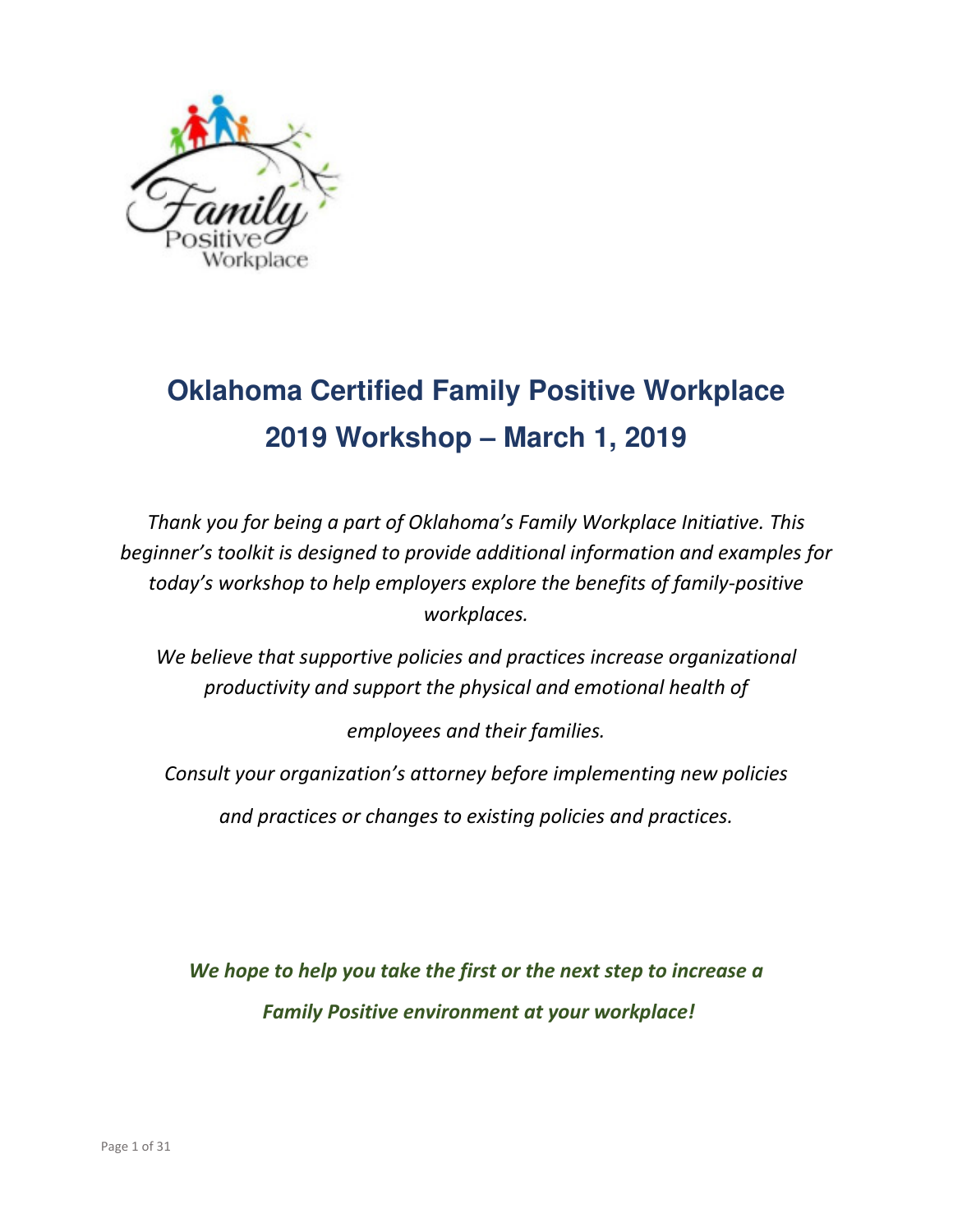## **OKLAHOMA**

#### **FAMILY POSITIVE WORKPLACE CERTIFICATE**

Potts Family Foundation developed its Family-Positive Workplace Initiative to encourage employers to support working parents with dependents in ways that also attract and retain employees. The Family-Positive Workplace Beginners Toolkit as part of our workshop offers tips, suggestions, ideas, and general guidelines for employers.

As an employer increases its commitment to family positive practices, our on-line **2019** "**Oklahoma Family Positive Workplace Certification Application"** can serve as an on-line resource for building policies and also provide an opportunity for recognition of continued growth in your organization's family positive culture.

Simply go to<http://ok25by25.org/apply-2019/> to view details and to apply for certification.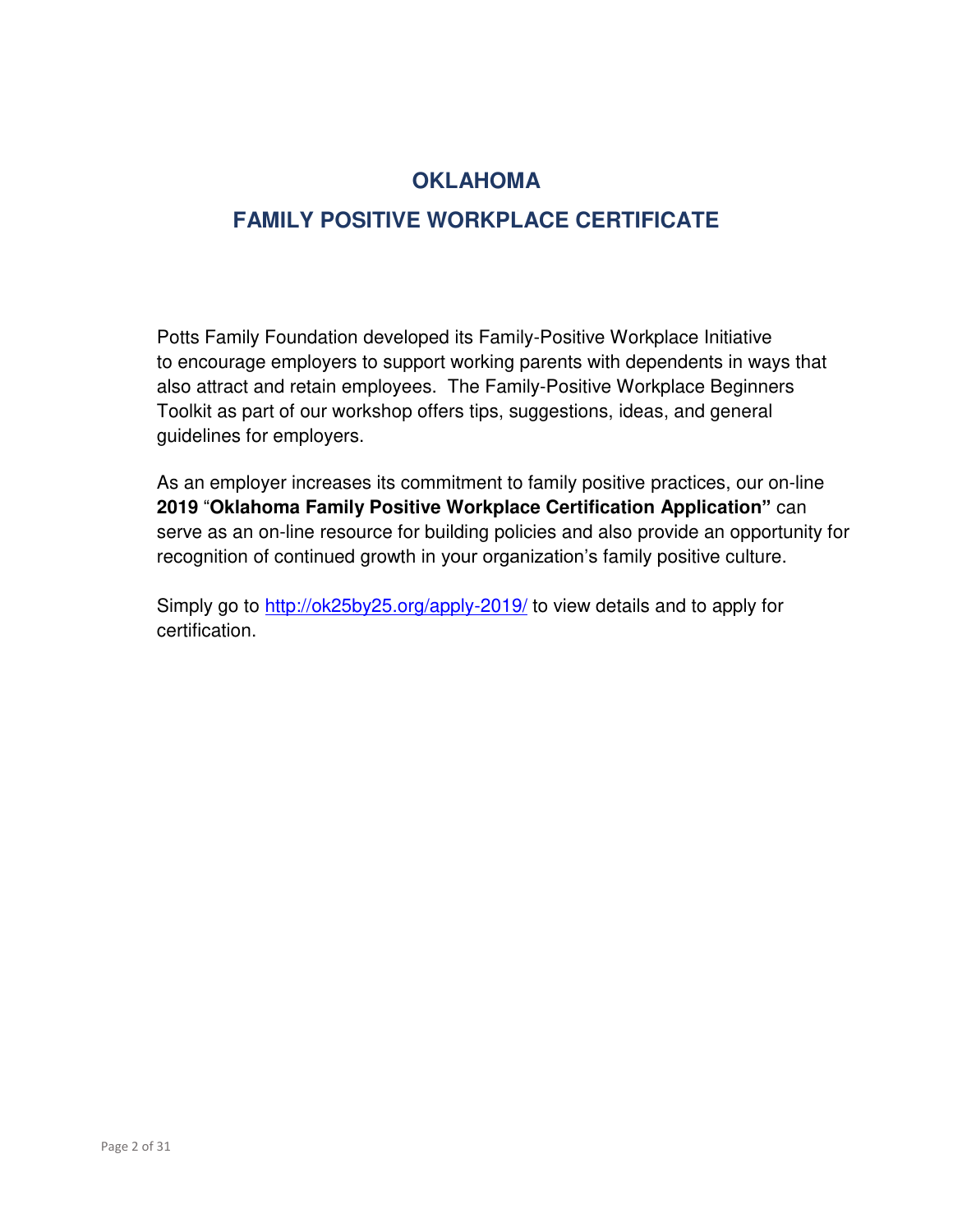#### **THE NEED FOR FAMILY POSITIVE WORKPLACES**

Ask CEOs about the secret to their success and many say they find the right people at the right time and help them do their best work. Others say they treat their employees like family, earning their loyalty and dedication. Ask employees about working for a family positive employer and many say that they feel happy, healthy and supported at their job.

#### **The Importance To Employers and Employees**

Research indicates family positive workplace policies and practices result in increased productivity, improved loyalty and commitment, and resilient, happier and healthier employees. Bottom-line benefits to employers include improved on-boarding, less turnover and lower absenteeism.

Employers are finding that it is not enough to invest in employees only during the hours they are "on the job." Just as tensions from work spill over into home life, we often carry our personal issues into the workplace as well, where they impact stress, focus and productivity.

Aside from the bottom-line benefits, most employers and managers genuinely care for the people who work for them and want them to succeed at work and at home. Many employers offer family-positive workplace policies and practices for both business and altruistic motives, citing reasons such as "Helping employees manage work and family life," "It is the right thing to do" and "We are a caring organization."

This toolkit provides a guide for employers who want to create or enhance a workplace that supports wellness for every individual and family. Many of these recommendations help employers attract and retain a capable, diverse and talented group of employees.

Research continues to show that early childhood is a crucial window for healthy development, with long range impacts that depend on all of us. Family-positive employment is a key strategy that contributes to safe, stable and nurturing relationships and environments for young children.

Oklahoma's children are our future workforce, leaders and community members. Employers of every size and industry in every corner of our state have an important role to play. While they may not be directly involved in raising children, their support for familypositive workplace policies and practices is good for business and good for Oklahoma.

#### **The Definition of "Family"**

Families have changed dramatically over the past 50 years. Their importance to society has not. The family is a unit where we provide and receive financial and emotional support. Typically, our family members are the most important people in our lives. That's true no matter what our family looks like.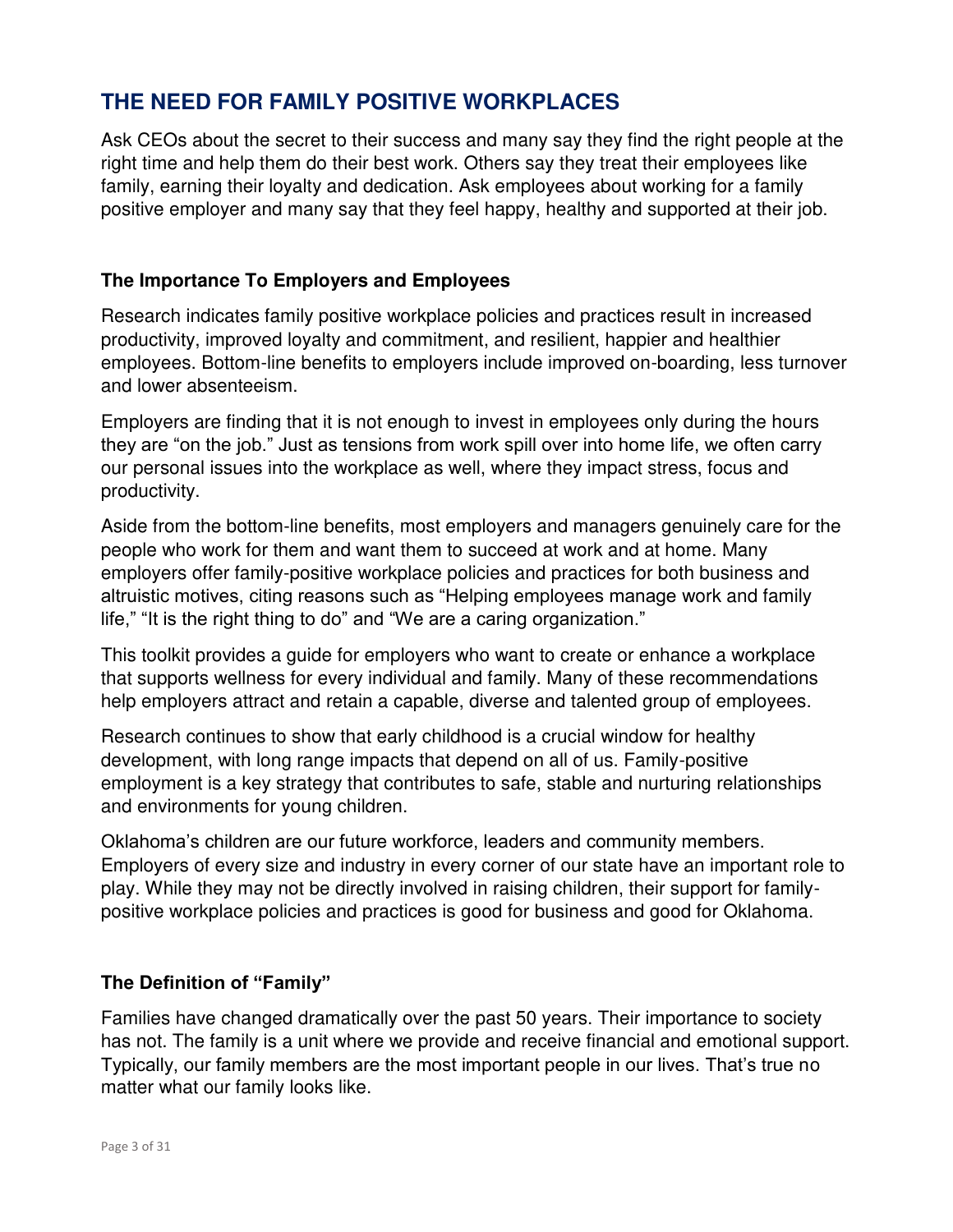This toolkit emphasizes policies and benefits that support employees with young children. Often, employees consider parents, grandparents, siblings, aunts and uncles, nieces and nephews, grandchildren and even pets as family. Except in cases where a specific legal relationship is defined in law or tax code, this tool kit uses a broad definition of "family" and we encourage you to do the same.

#### **Changes in Society**

American society also has changed dramatically over the past half century. Women enter the labor force in growing numbers and families increasingly rely on more than one earner to make ends meet. Oftentimes, a parent or caregiver will have to choose between economic vitality (work responsibilities) and responding to the needs of their dependents. Children still need to be taken to the doctor and elderly parents still need care. Is the choice between being a good employee and being a good caregiver something that individuals should be forced to make?

#### **Positive Parenting Works**

Family positive workplace policies and practices make a big difference in parents' abilities to raise their children to be healthy, succeed and participate in Oklahoma's future. Research shows that healthy child development is built on ensuring safe, stable and nurturing relationships and environments. When smart business policies help strengthen families, children thrive and can achieve their full potential.

#### **Supporting Caregivers**

Implementing family positive workplace policies and practices does not mean providing benefits only to women who are mothers. While supporting mothers and other women who are caregivers is crucial, women are not the only caregivers.

Strategies that provide special treatment only to women can backfire and open employers to charges of discrimination. Even well-intentioned decisions, such as a manager not considering a mother for a promotion because it might increase her workload and negatively impact her family, can be problematic.

Along with the need for parental bonding, the ability for both men and women to take paid parental leave is a factor in pay equity. When only mothers can take parental leave, the result can be reluctance among employers to hire or promote women of childbearing age and the creation of a "mommy track" with long-term consequences for women in the workplace. Taking time off for the birth of a child creates a pause in a woman's career and earning trajectory from which it can be difficult to recover.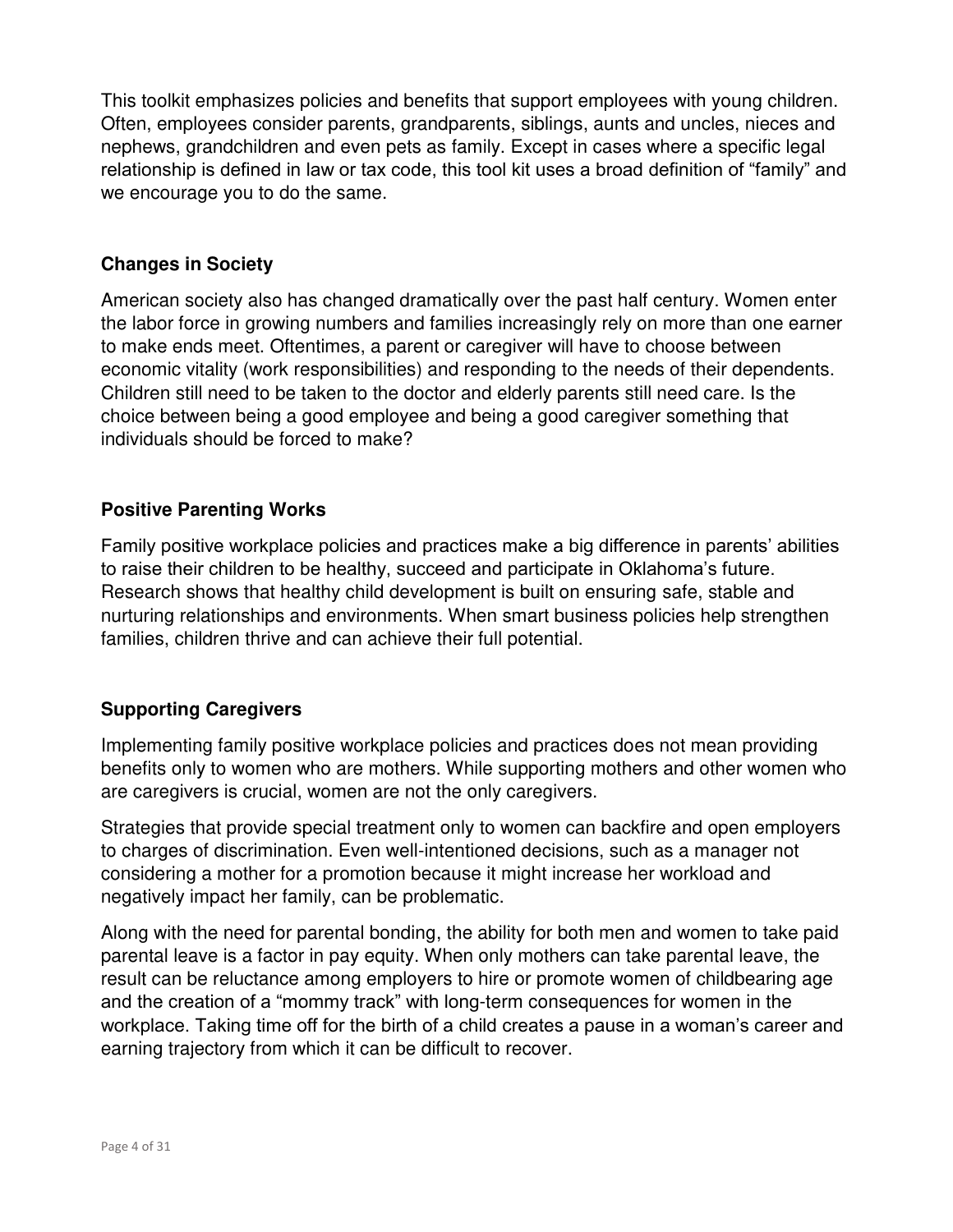#### **A Challenge and An Opportunity**

Employees are multidimensional; they have personal lives, family responsibilities and competing demands on their time and attention. Family positive employers have a competitive advantage to attract and retain skilled employees. Increasingly, the Millennial workforce expects family positive policies and practices at the workplace.

This toolkit is designed to help employers explore the benefits of family positive workplaces. We believe that supportive policies and practices increase organizational productivity and support the physical and emotional health of employees and their families. The research of this toolkit includes examples and articles from various U.S. states and national statistics. We look forward to seeing Oklahoma stats becoming a bigger part of our metrics in the near future with each employer converting to policies and practices that lead them to becoming an Oklahoma Certified Family Positive Workplace.

As always, consult your organizational attorney before implementing new policies and practices, or changes to existing policies and practices.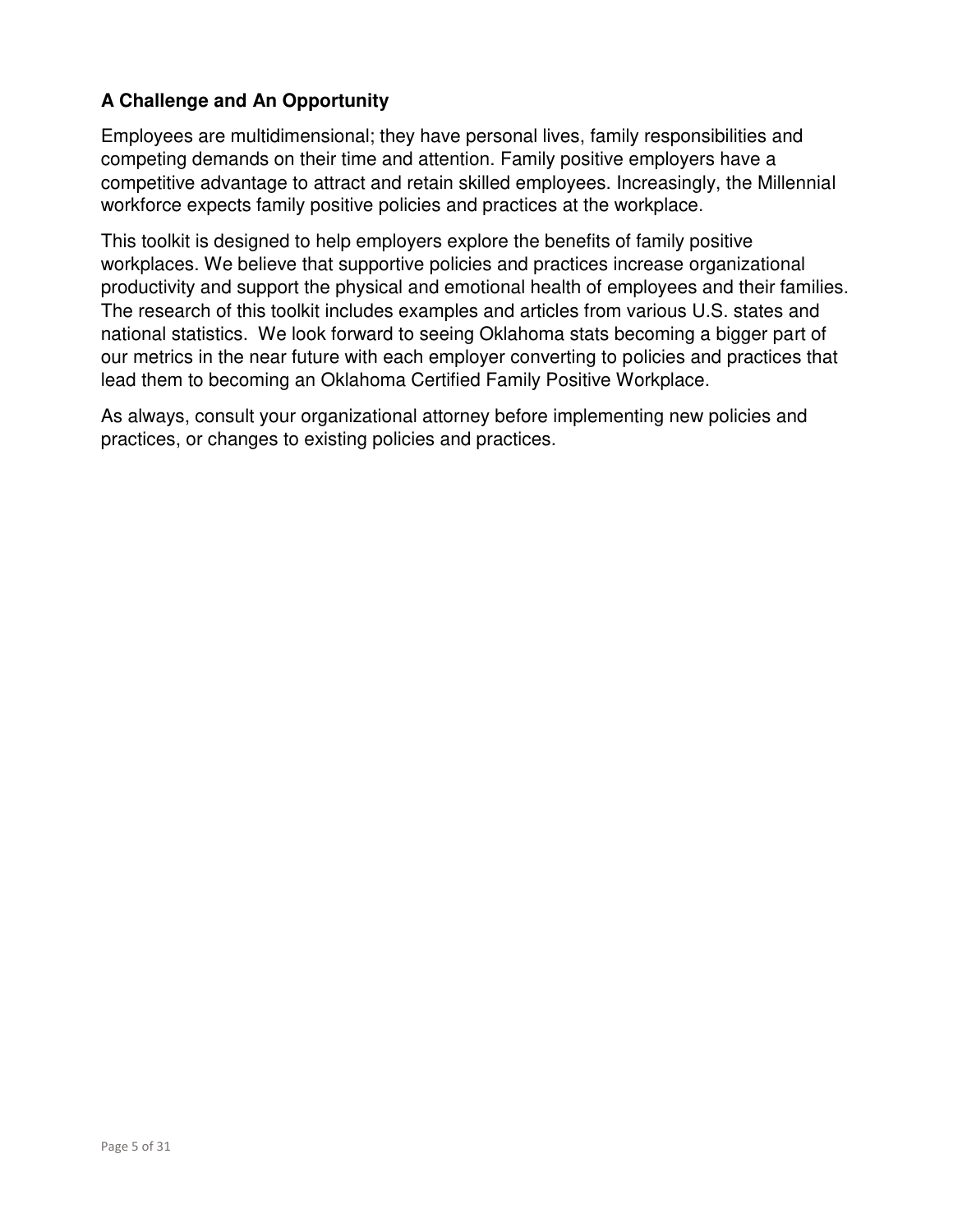#### **STEPS IN PLANNING A FAMILY POSITIVE WORKPLACE**

#### **Get Started - Determine Your Goal:**

What is the benefit to your organization by becoming more family-positive? Is there a problem that needs solving?

For example,

- Does your organization have a problem with turnover?
- Is there a big rate of absenteeism?
- Are employees complaining about a lack of flexibility?
- Is your organization new and growing?
- Does it align with your core values?
- Does it help attract top talent?

Or have circumstances presented an opportunity, such as an upper management decision to help employees improve the fit between work and their personal lives? If so, see this as a starting point. You might consider other changes as you continue the process.

Family Positive policies will be more sustainable if they are grounded in your business strategy. While a flexible workplace certainly benefits employees and their families. That can't be the only reason for adopting workplace wellness. Rather than presenting new employee wellness policies as favors or privileges, consider them as part of your overall human resource strategy, contributing to employee recruitment, retention, engagement, health and safety.

#### **Pull Together Your Team**

A solid, representative team or task force will provide more complete information, innovative ideas and a variety of perspectives. It will help create buy-in. Make sure the team represents everyone who needs to be at the table. Include a manager and representative employees, including those who are part-time and hourly. Think about including someone from facilities management and IT. If there is a union, make sure to coordinate with representatives to avoid any conflict with the contract. Consider providing a "job description" so team members understand their roles and commit to the process.

The presence of a senior manager, at least at the first meeting, emphasizes the value of employees to the organization and encourages buy-in. Make sure everyone on the team understands the purpose of the task and any limits to the team's authority.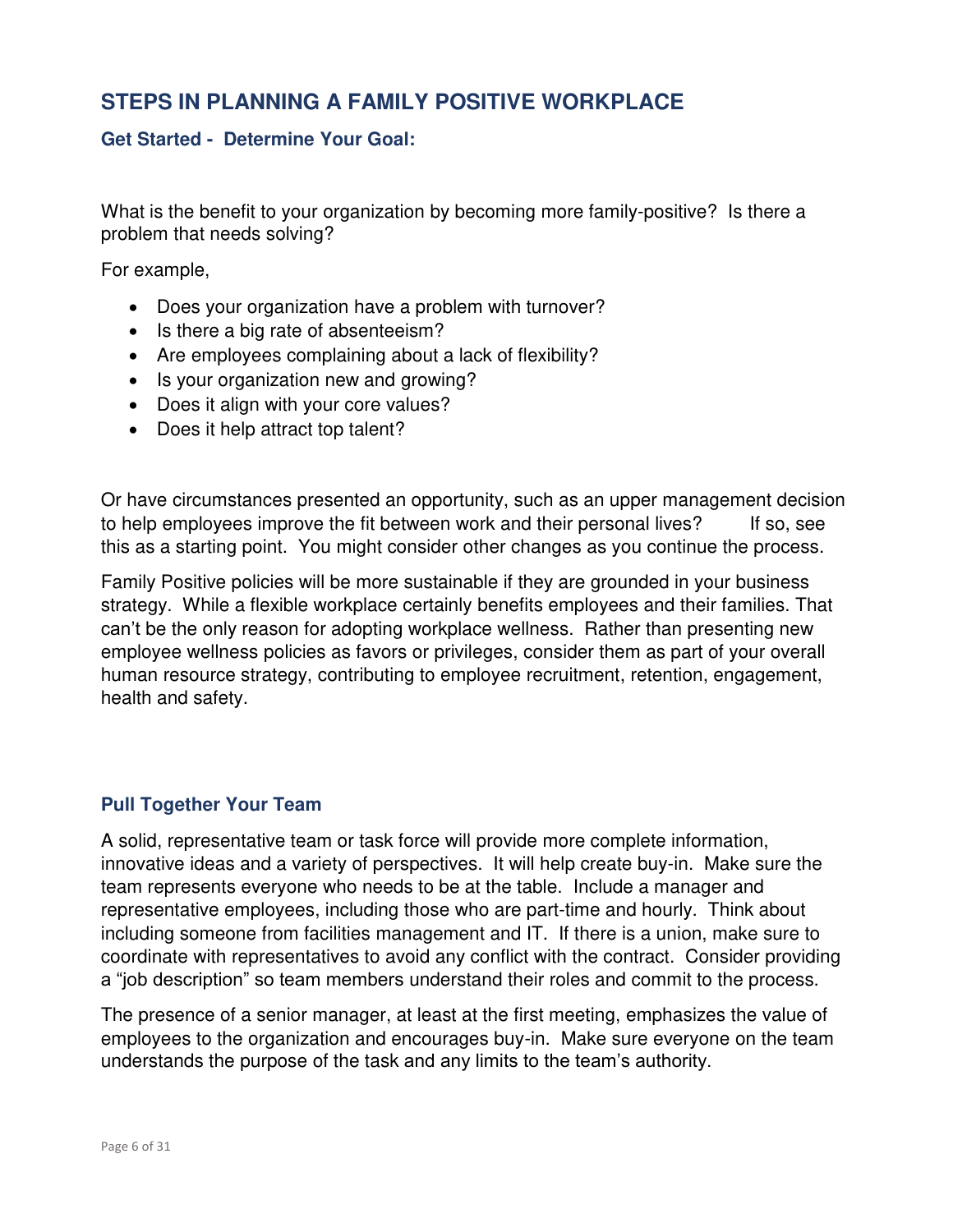#### **Assess What You Have Now**

What types of policies and benefits does the organization have in place already?

You can access the Family Positive application, print and check your policies against the ones listed on the application.<http://ok25by25.org/apply-2019/>This will give you a reading of what you have and an idea about what direction you want to move in order to gain a more Family Positive environment throughout your organization.

You may discover that you actually have a great number of Family Positive policies in place but don't recognize them as such. By re-framing and emphasizing certain points within the policy, you may be able to transform a number of your existing policies into true family positive policies. Also comparing the policies you have now to the application, you may find that by implementing a few simple things right away, you are demonstrating that you are serious about making the change to become a family positive workplace.

#### **Assess Employee Needs**

Determine what your team needs to know to move forward. Is there a specific issue to address? What data do you need to help find a solution? For example, if management is concerned about turnover, you'll want to gather data on employee satisfaction and reasons for leaving, so you might conduct exit interviews or survey current employees about what they like and don't like about their jobs.

Don't underestimate the value of simply asking other employees what their challenges are and what would help them. However, realize that people may be more candid responding to an anonymous survey. You can include questions about employee needs in an organization climate or employee engagement survey, if you normally do one.

Be very careful to ensure confidentiality. Surveys should be anonymous and ask no identifying questions. In small-to mid-size organizations (fewer than 50 employees), even asking about the ages of child may make survey respondents identifiable to others. If your organization can afford it, you may be able to hire a third part to conduct the survey. If there is doubt about whether a question is too personal or may produce a response that is identifiable, leave it off. Aside from protecting the privacy of employees, a truly anonymous survey will solicit more responses and ultimately, better results.

#### **Prioritize Issues and Research Possible Solutions**

Use the resource information provided at this workshop as a starting point to explore options in more depth. You don't need to re-invent the wheel. Don't try to read every source you find on the internet or take every assessment before your start to implement. There is a vast amount of material on work-life integration, so don't let it overwhelm and paralyze your efforts. Getting started is what matters!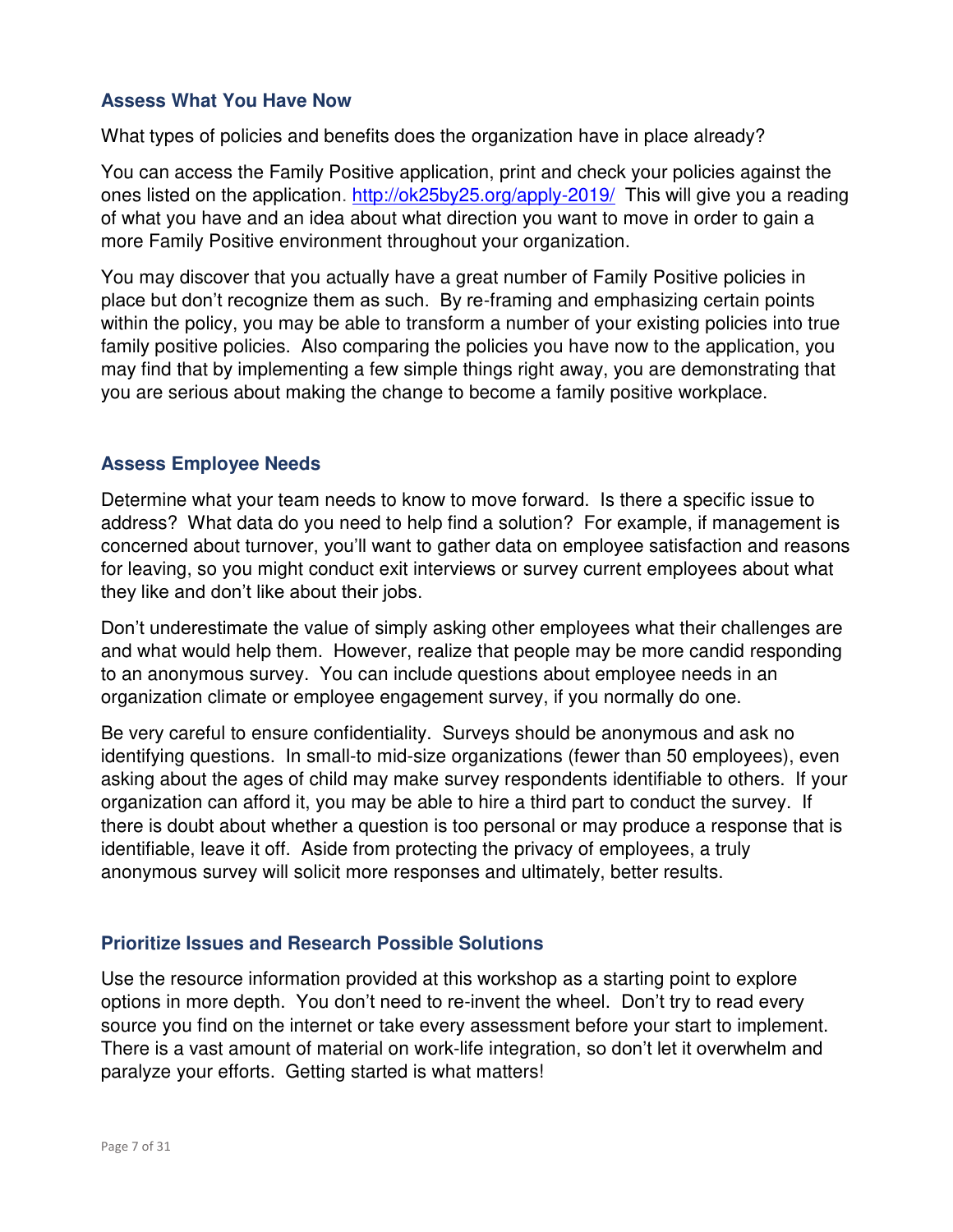It may be helpful to consider the relative costs of problems and solutions. The Society for Human Resources Management hosts a free online calculator that allows employers to calculate absenteeism or turnover costs for free. The Investing In People online calculator can also estimate how much might be saved by implementing a specific work-life program. You can find the calculator at www.hrcosting.com/hr/.

Take time to consider the variety of issues your organization is facing now and may face in the near future. Also, make sure to reference the core values of your organization along with the business goals you developed when you started this process. Some important organizational issues may be affected by new policies:

- A growing organization's crowded office space could be a cue to think about a telework policy or job-sharing opportunity.
- Building a new office space might create an opportunity to plan for on-site child care.
- A need for more coverage in the early morning or late afternoon might be a rationale for flexible scheduling.

If a specific solution is already under consideration, you might ask people whether they would be likely to take advantage of that flexibility or benefit if it were offered.

**Note:** Make sure not to raise hopes by offering a potential solution that leadership *hasn't approved. If you are only gathering information, be very clear about that.*

**Note:** Remember to consider benefits that meet the needs of employees without children. Every em*ployee has a family. Assistance that isn't specifically targeted to*  parents, such as elder care support or even pet insurance, can improve total worker health and increase equity across the workplace.

#### **Create a Plan**

Agree on what to implement and then prioritize. A small success, like creating a new breastfeeding room, may be just what you need to get the program off to a solid start. It will give the group the credibility and morale boost needed to tackle a more ambitious item.

Develop a detailed plan with a timeline. Some research and a brief cost/benefit analysis on proposed programs or policies will help. Consider categorizing recommendations into a cost/impact grid; oftentimes low cost/high impact recommendations determine initial priorities, while high cost/low impact ideas are tabled as unattainable. Determine how you will implement the new program or policy. Depending on what you are trying to implement, you might consider a pilot phase and then evaluate effectiveness and costs prior to full implementation.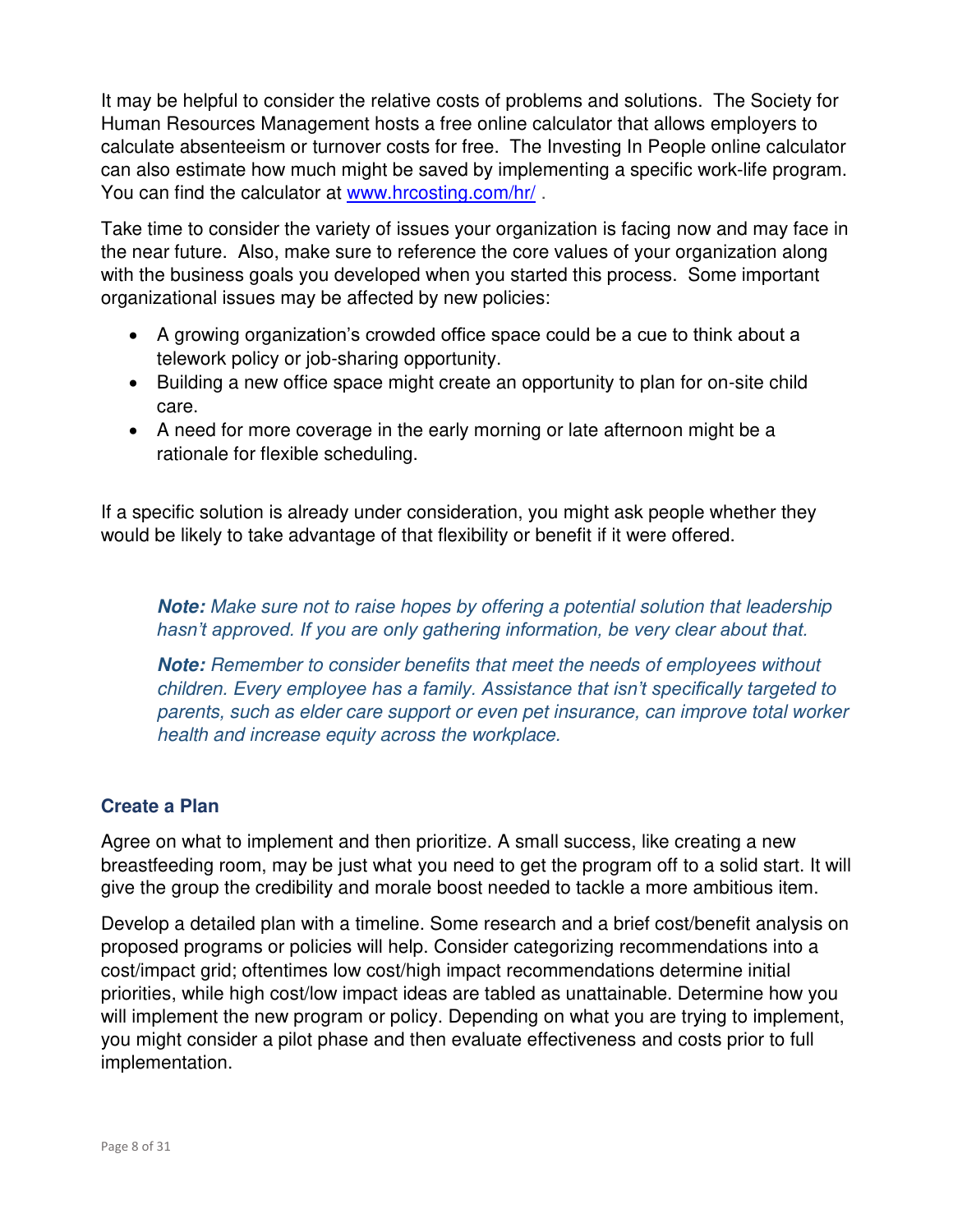Don't forget two crucial pieces of implementation:

#### **Communication/Marketing:**

Your implementation plan will need to include steps for communication or marketing to employees and decision-makers. How will you publicize the availability of the new program/policy and its advantages?

#### **Evaluation:**

Build evaluation into your implementation plan. Monitoring and periodic evaluation provide an opportunity to tailor a policy or program and give you the greatest chance for sustained success. Determine how and when you will evaluate the program/policy. How will you know if it is or is not working? How will you track how many employees are using the policy/program? Can human resources at your organization keep track of the data you need? Will you use a short survey? When will you collect the data and when will you review it?

#### **Implement**

Remember to use your communication plan and collect key data as you go, that way you'll be able to evaluate and ground your policy/program with examples of success. A few key reminders, whether you are rolling out a pilot concept or a complete program:

- Survey employee needs regularly and listen to their feedback. Make sure the new policy/program is working for all employees. Even when a policy/program has been in place for a long time, it's important to check in and find out what is working and what could be better. In many small organizations, policies/programs that are valuable today may become less useful as turnover occurs or employees enter new phases of their lives.
- Communicate options to employees frequently. Remember that benefits and policies, such as paid family leave and breastfeeding (lactation) support for new moms may seem irrelevant to employees on their first day and become significantly more important and useful after just a few years on the job.
- Participation and modeling from senior leadership is crucial. Without clear signals from senior executives, employees may wonder whether using family leave or flextime could actually hurt their careers. A family-positive boss should serve as a rolemodel. If employees see leadership occasionally shifting hours or using technology to work remotely, they may feel more comfortable asking to do the same.

#### **Evaluate**

Review the data you collect. If the policy/program isn't working as you anticipated, try to figure out why. You may need to talk with your colleagues to learn about their experiences. Can the policy/program be adjusted to meet everyone's needs, rather than starting over?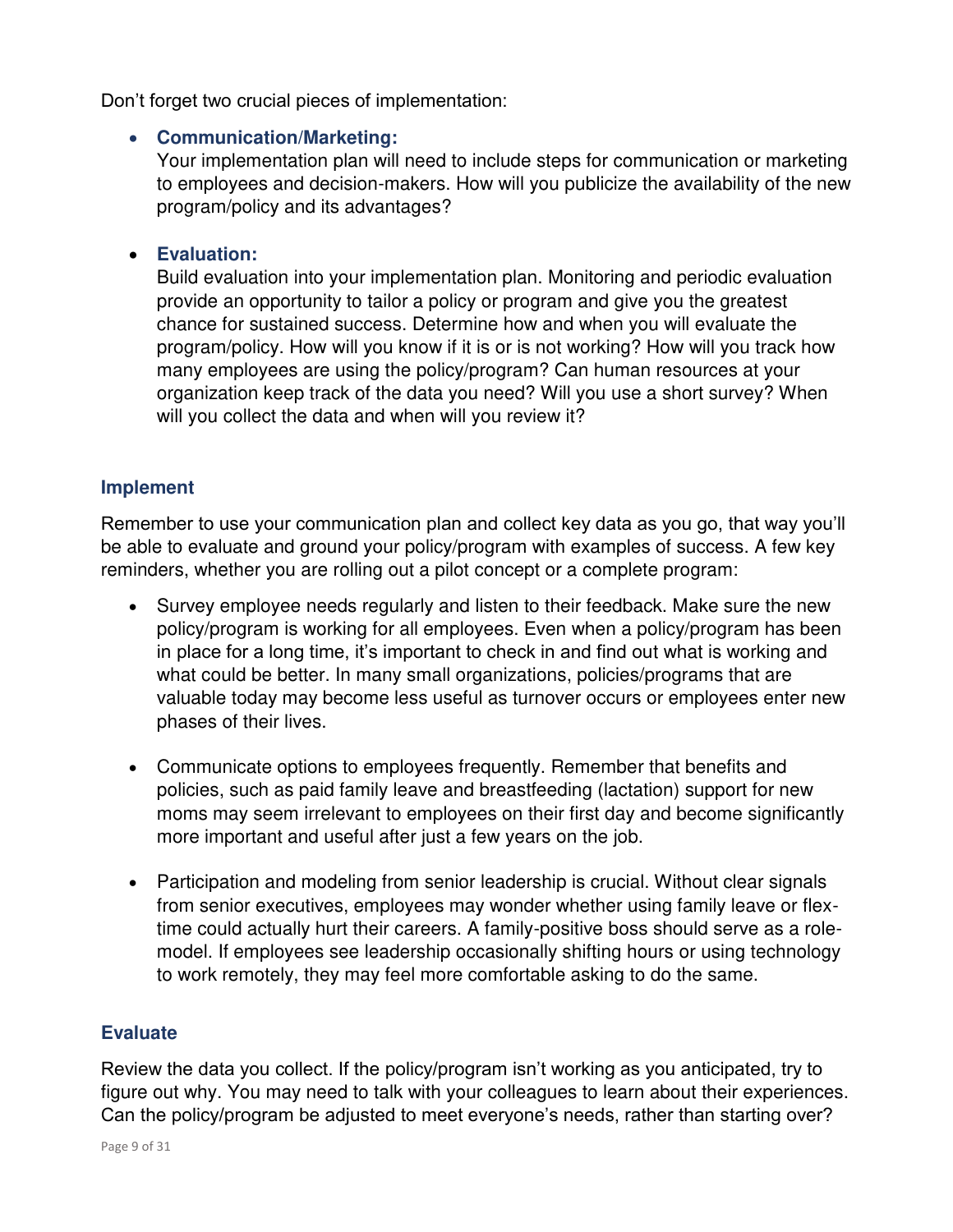Once the program is working as you anticipated, remember to document impact to build good will, ensure sustainability and think about what's next.

Congratulations! Start over again with your next plan! Some employers will benefit from laying each initiative out one at a time rather than trying to take on too much by implementing too many things at once.

Family positive workplace policies and practices don't have to be complicated. One small change can often provide big benefits for the organization and lead to greater focus on supporting employees.

Organizations of every size across the country are finding that a small investment in family friendly (positive) benefits increases employee satisfaction and supports good will and mutual trust. It makes good business sense to go further.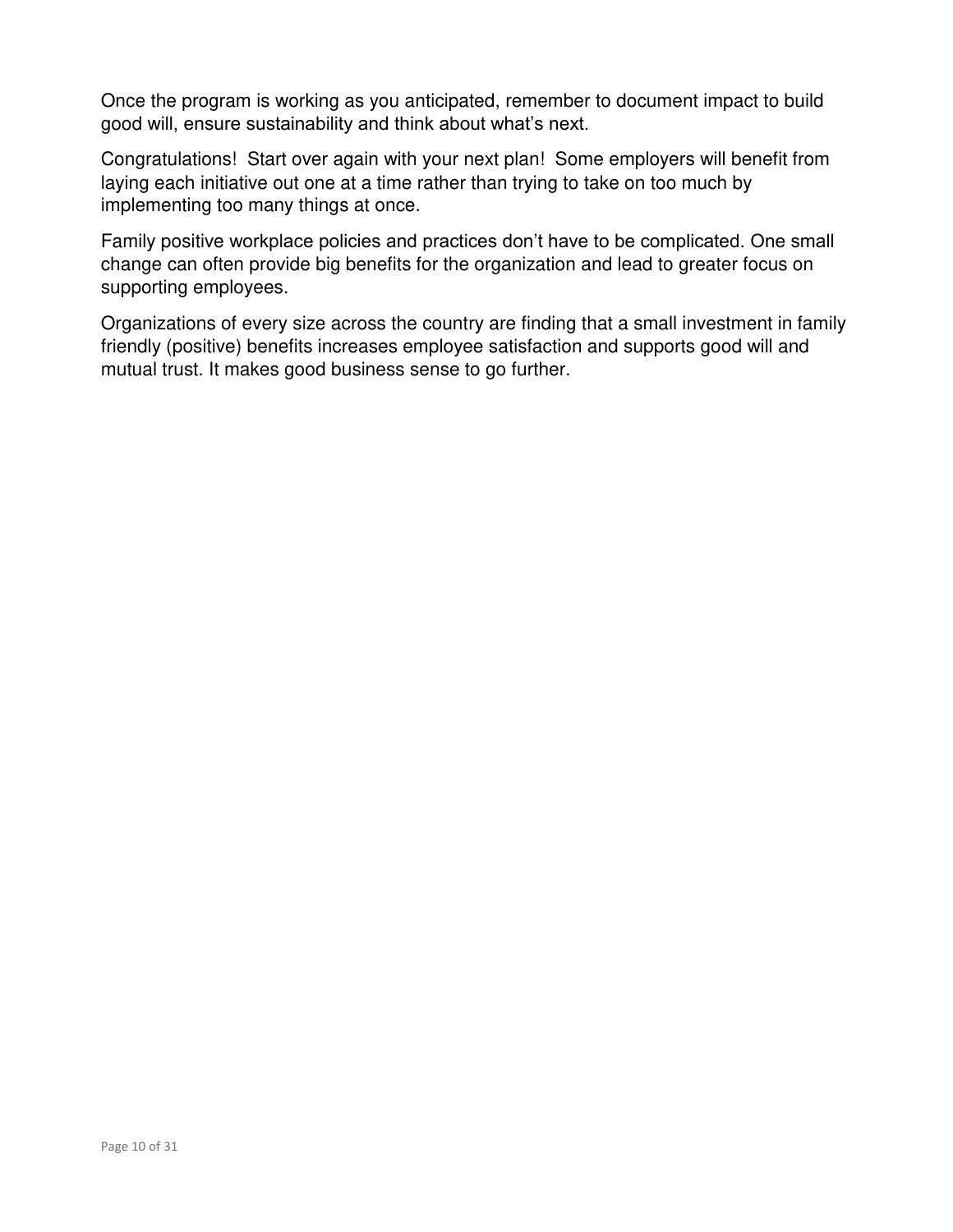### **COMPONENTS OF FAMILY POSITIVE WORKPLACES**

**FAMILY-FRIENDLY WORKPLACES CONSIDER:** 





 **PAID LEAVE POLICIES that support all employees** 

 **CAREGIVING RESPONSIBILITIES FOR EMPLOYEES child care, elder care, dependent care** 



 **FLEXIBILITY In location and hours** 



 **SUPPORTIVE SERVICES and other resources** 



 **CAREER DEVELOPMENT OPPORTUNITIES for all employees** 



 **COMMUNITY INVOLVEMENT STRATEGIES corporate social responsibility**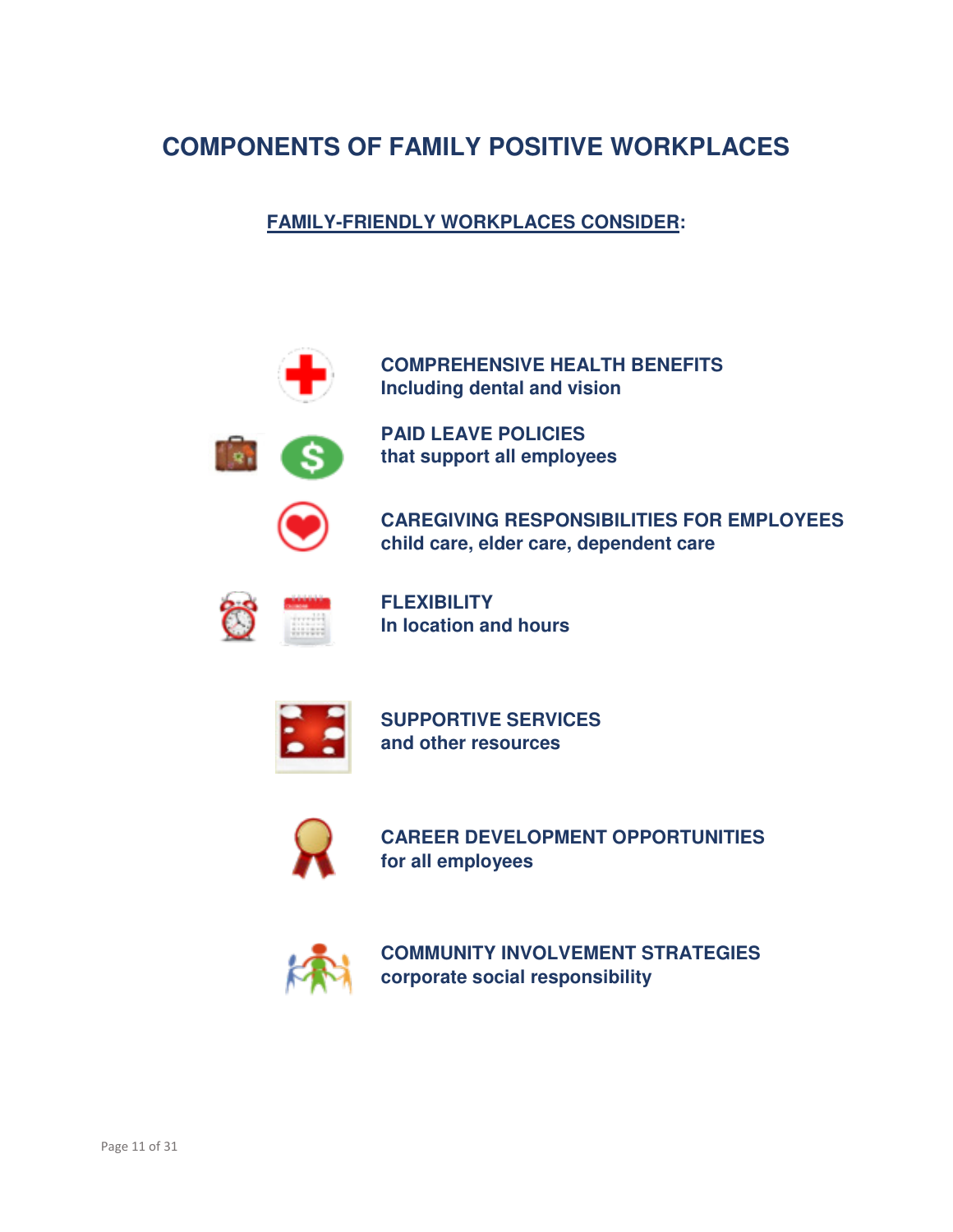#### **LISTED IN THE FOLLOWING PAGES ARE SOME COMPONENTS FOR CONSIDERATION WHEN BUILDING YOUR FAMILY POSITIVE WORKPLACE**

# **COMPREHENSIVE HEALTH BENEFITS**

Note: The following is a general description of some common benefit options. It is not intended to be legal or tax advice. Consult your CFO or tax specialist.

#### **Health Insurance**

As an employer, your ability to offer health insurance helps you attract and retain top talent. It helps keep your employees healthier, happier and more productive. Health insurance is a core benefit that contributes to the financial stability and wellbeing of employees and their families. Preventive care reduces absenteeism and lost productivity. Family-positive employers make every effort to provide health benefits.

As a Family Positive Workplace, paying a portion of the health insurance premium is a positive step!

#### **Dental and Vision Insurance**

As with other health insurance, dental and vision insurance allow employees to receive preventative care for themselves and their families. Preventative care reduces absenteeism. Insurance also lessens the potential risk of a major expense that jeopardizes family economic stability. As a Family Positive Workplace, making dental and vision care available and/or paying a portion of the health insurance premium is a positive step!

#### **Section 125 "Cafeteria Plans"**

A cafeteria plan, including a Flexible Spending Account (FSA), provides participants an opportunity to receive qualified benefits on a pre-tax basis. It allows your employees to choose between receiving cash or taxable benefits, instead of certain qualified tax-exempt benefits. If an employee chooses to receive a qualified benefit under the plan, the fact that the employee could have received cash or a taxable benefit instead won't make the qualified benefit taxable.

NOTE: For descriptions of a range of taxable and non-taxable benefits, see IRS Publication 15-B, Employer's Tax Guide to Fringe Benefits (consult your CFO or tax specialist.)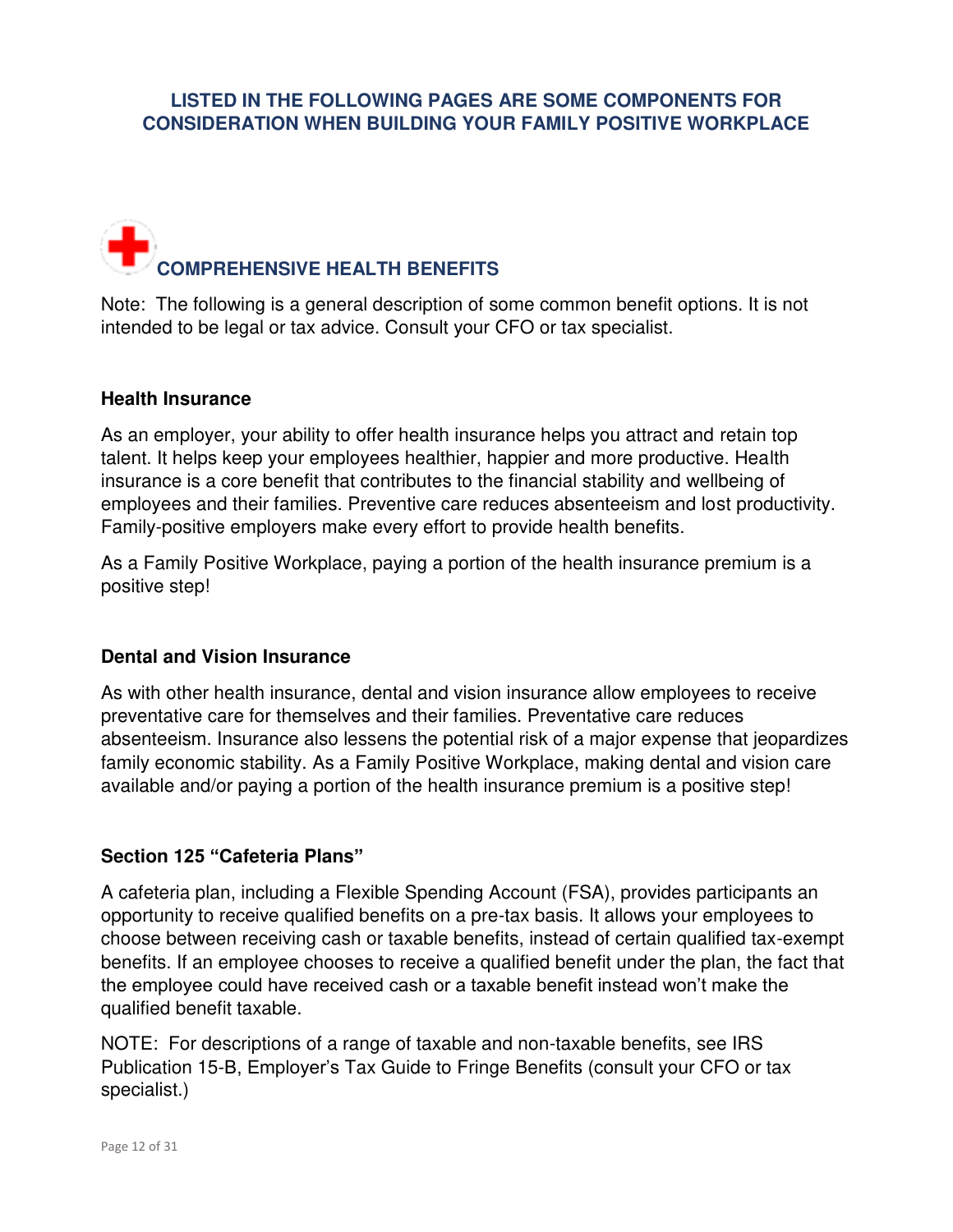#### **Short-term Disability Insurance**

Short-term disability insurance provides financial help to individuals who are temporarily unable to work because of illness, injury or pregnancy. "Short-term" means a person's absence from work cannot be permanent and is usually limited to a specific number of years.

STD plans may be paid in full by employers as an employee income protection mechanism. In cases where employers cannot afford to pay for STD, they may still offer it on a voluntary or employee-paid basis. The bottom line is that this benefit is important to the financial health of families and employees can access these products regardless of whether the employer or the employee pays for it.

#### **Employee Assistance Programs (EAPS)**

Employee Assistance Programs (EAPs) are voluntary, work-based programs that offer free and confidential assessments, short-term counseling, referrals and follow-up services to employees who have personal and/or work-related problems. EAPs often address a broad and complex body of issues affecting mental and emotional well-being, such as alcohol and other substance abuse, stress, grief, family problems and psychological disorders.

EAP counselors work in a consultative role with managers and supervisors to address employee and organizational challenges and needs. Many EAPS are active in helping organizations prevent and cope with workplace violence, trauma and other emergency response situations. EAPs help managers and offer mediation to address communication difficulties and resolve conflicts. EAPs often provide referrals to child and elder care resources.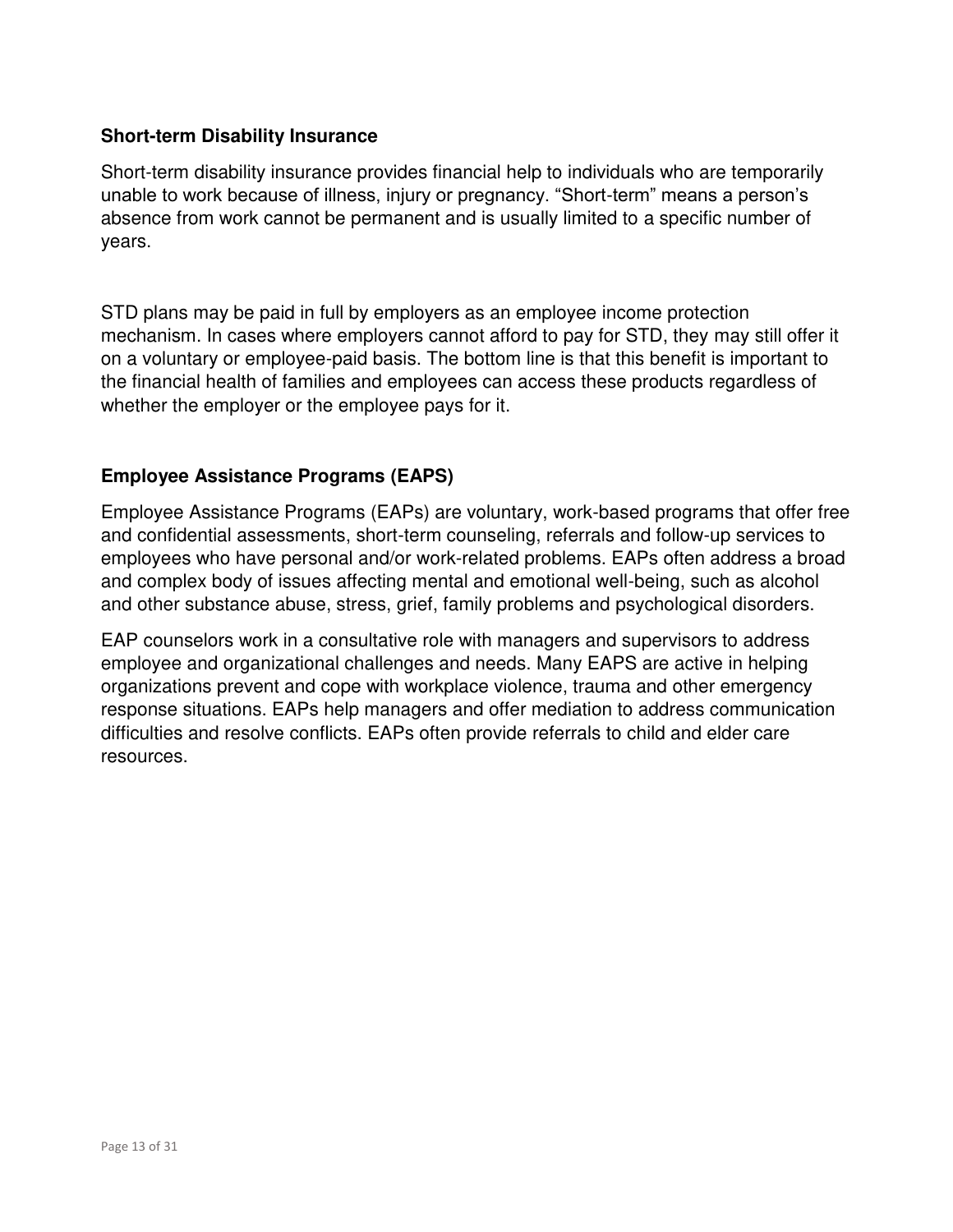

#### **Sick Leave**

In a family in which all adults are working, parents without paid sick leave face difficult decisions when their children are ill. Child care for sick children is hard to find and expensive. When a parent misses work, he or she endangers the family's financial stability. When employees earn paid sick leave, they can recover from their own illnesses or care for sick children without losing crucial income. They can seek preventive care for themselves and their children, reducing the risk of spreading disease and more serious illnesses.

- Paid sick leave increases employee morale and overall job satisfaction.
- Offering paid sick leave reduces the spread of illness in the workplace (both to coworkers and clients or customers).
- Paid sick leave reduces "presenteeism, "a condition in which employees are present but unproductive at work due to illness.
- In jobs where occupational injuries are more common, healthy workers are safer and less likely to be injured on the job. Individuals who are working while sick are more likely to be injured on the job.<sup>4</sup>

#### **Vacation Time**

Vacation time allows employees to recharge mentally and physically and enables families to rest and spend time together. Employees with paid vacation leave have lower rates of stress and depression.<sup>5</sup> Although employers may provide paid vacation, there may be subtle pressure from managers not to use it. This can be counterproductive.

The Society for Human Resource Management has found that employers who encourage employees to take vacation time see a reduction in turnover, workers compensation claims and health care costs, as well as an increase in productivity. Some employers believe that vacation time is important enough that they require employees to take a minimum amount of vacation time each year.

#### **Personal Leave**

Some employers provide paid personal leave, or general leave, for purposes such as appointments or events at a child's school, or other types of personal business that may not be covered by other types of leave. Supporting parents through paid personal leave is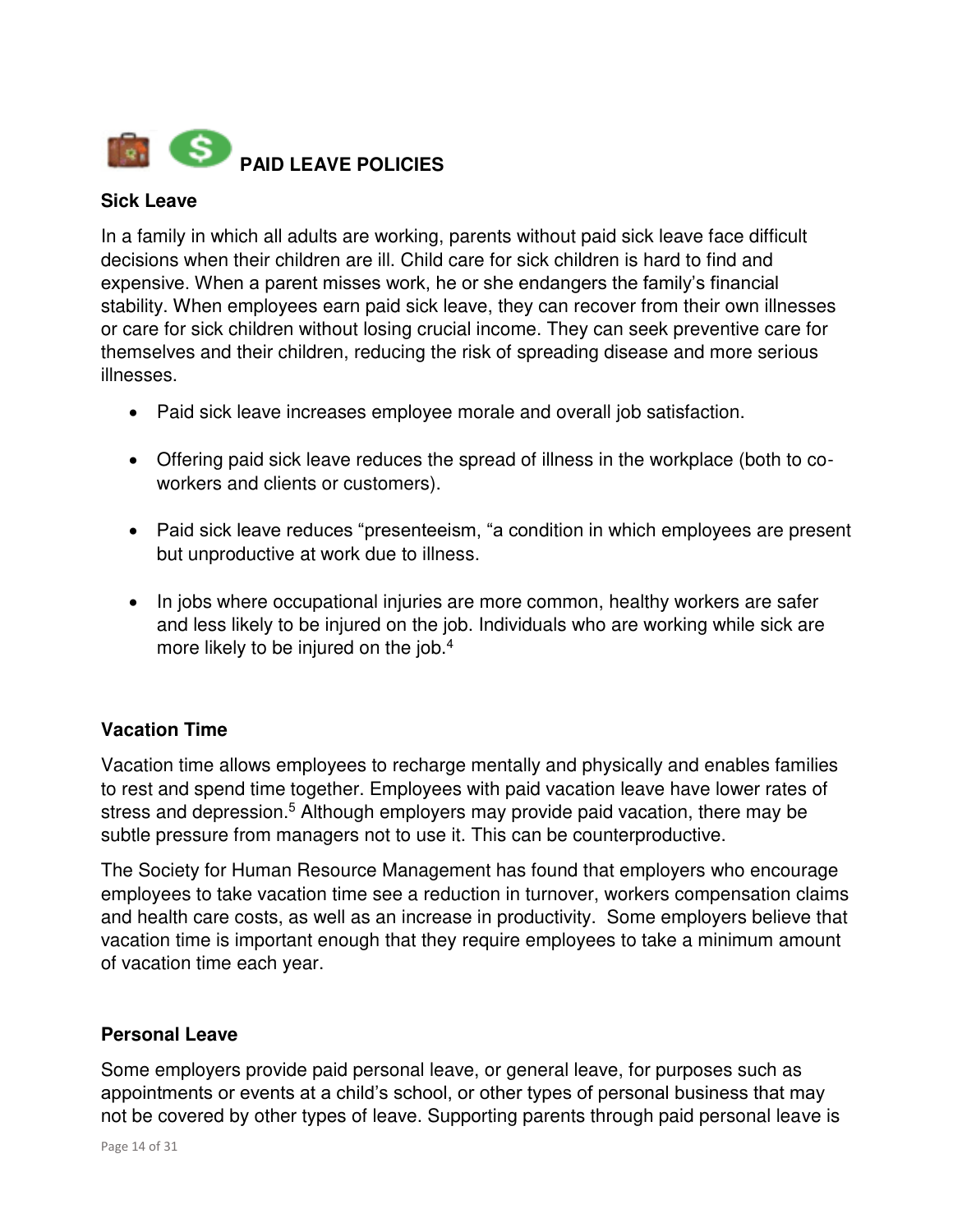closely connected to children's academic achievement and behavioral health.<sup>6</sup> This family positive benefit directly impacts both the employee and the child.

#### **Paid Time Off (PTO)**

Employers are increasingly offering paid time off rather than separately tracking sick, vacation and personal time. Combining types of time off reduces record keeping for employers and may reduce unscheduled absences. When employees can determine how best to use their paid time off, they are more likely to arrange absences in advance and less likely to call in sick when they need time off for personal business.

#### **Paid Parental Leave**

Paid parental leave gives birth mothers the ability to take sufficient time to recover from childbirth. For all parents, it allows them time to bond with and care for a newborn or newly adopted child.

For birth mothers and their babies, paid maternity leave offers a host of health benefits.

- Paid maternity leave is associated with lower infant mortality rates. $7$
- Mothers who are able to take paid maternity leave are more likely to breast-feed, and to breastfeed longer, which benefits both mothers and babies.
- Women who are able to delay returning to work after giving birth are happier and healthier, less likely to suffer from depression.
- Successful breastfeeding and the ability to take longer leave are associated with lower rates of child abuse and neglect. <sup>8</sup>

For fathers, same-sex parents and adoptive parents, the ability to take paid parental leave supports bonding with the new child, helping brain development and laying a solid foundation for healthy relationships and the ability to learn. Establishing a safe, stable and nurturing relationship with a caregiver is crucial for a child to thrive and grow into a happy, healthy and productive adult.

Parents with access to partial or fully paid parental leave are more financially stable. When a new mother is able to take longer paid parental leave, she is more likely to sustain financial self-sufficiency. She is less likely to require public assistance and her family's income is less likely to drop below the poverty level.<sup>9</sup>

Now America's largest generation, Millennials are more likely to take paid parental leave and take longer leave than previous generations. <sup>10</sup> Approaching prime childbearing age, Millennials are particularly interested in flexibility and paid parental leave. Employers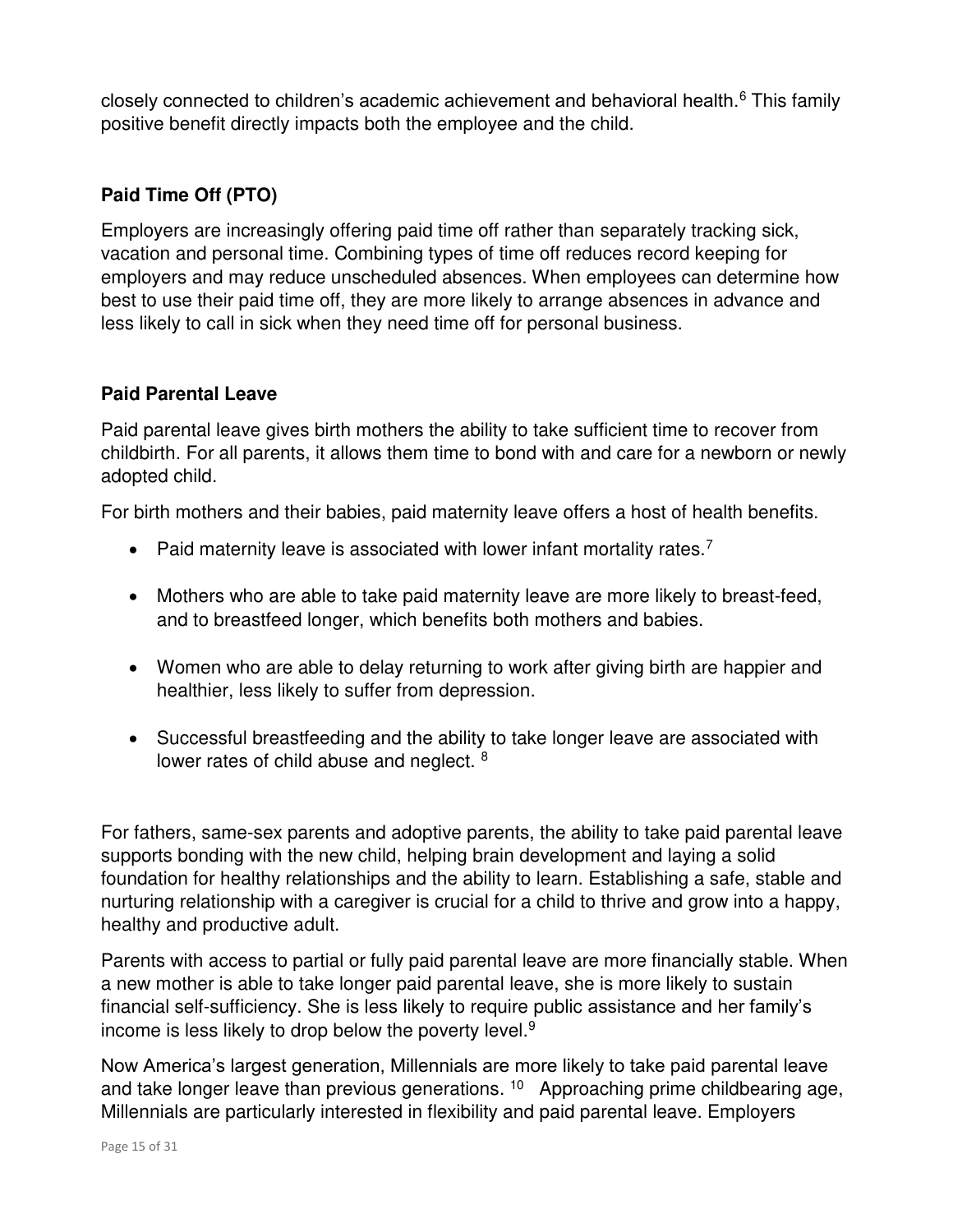addressing this dynamic are rewarded with improved recruitment and increased engagement and retention among Millennials.

#### BENEFITS OF PAID FAMILY LEAVE INCLUDE:

- 1. Improved employee retention. Women with paid family leave are 93 percent more likely to be working one year after the birth of a child than those who take no leave.
- 2. Better talent attraction. In Deloitte survey, 77 percent of workers said that paid family leave policies sway their choice of employers.
- 3. Reinforced company values. Company leaders frequently cite improved paid family leave policies as reinforcing the organization's core values.
- 4. Improved employee engagement. In an Ernst and Young survey, more than 80 percent of companies with paid family leave reported a positive impact on morale. More than 70 percent reported a boost in productivity.
- 5. Enhanced brand equity. Improving paid family leave policies attracts media attention. This can be particularly true for early movers in an industry or for companies offering new or more expansive policies.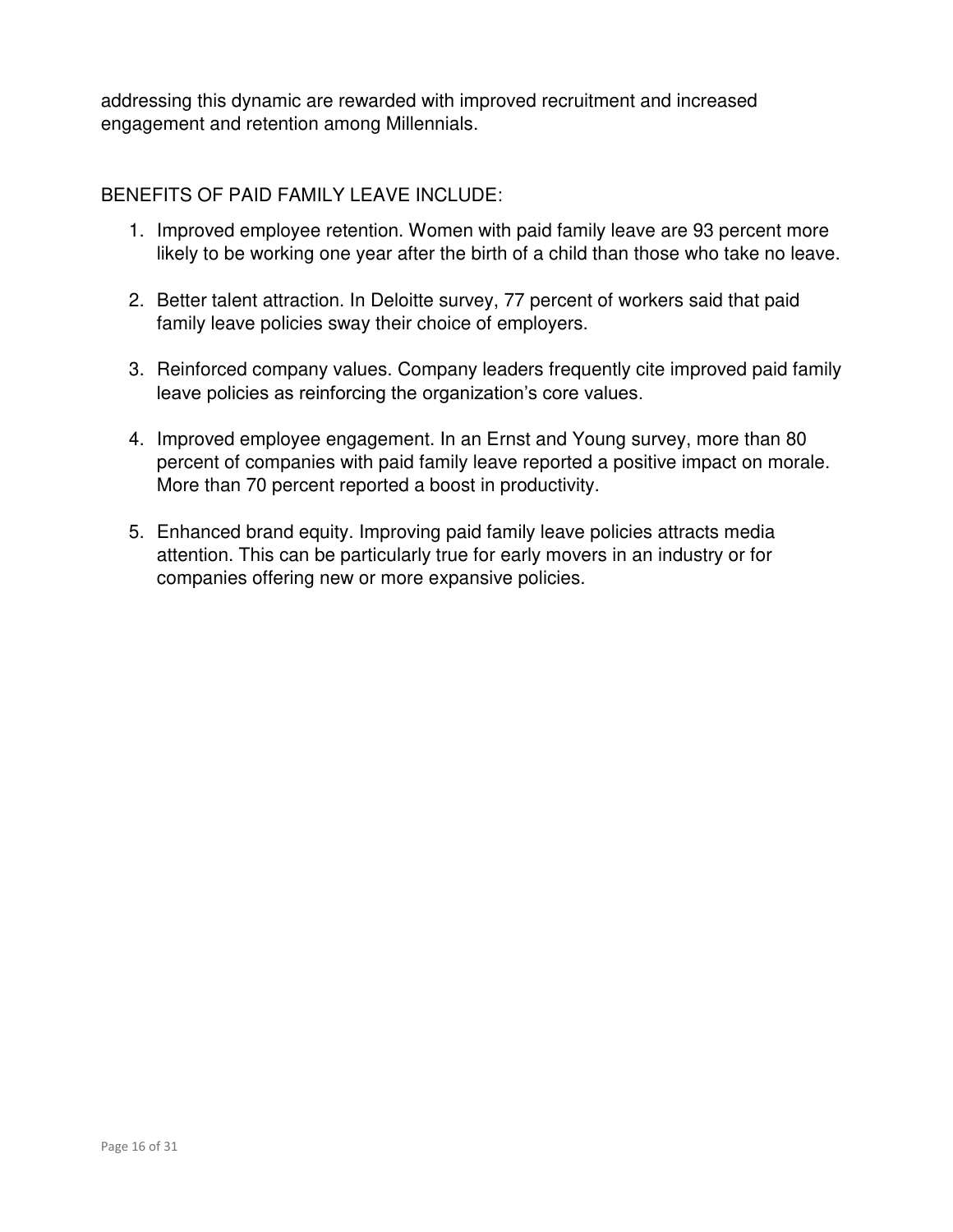#### **SICK LEAVE BANK EXAMPLE**

#### PAID SICK LEAVE BANK (SLB) ALLOWS ELIGIBLE

#### EMPLOYEES TIME TO BE FULLY RESTORED TO HEALTH

One program as an example, offers employees the option to enroll in a voluntary Sick Leave Bank (SLB). The SLB assists individuals in the need due to illnesses or injuries by providing eligible employees the ability to obtain additional paid sick days once all accumulated paid leave is exhausted. The days in the bank are donated by SLB members for other members to use. A condition for continued membership is that all members agree to donate at least one accrued sick day each year.

The SLB is sustained by ongoing contributions of personal accumulated sick days by members. The SLB can be used for personal illnesses that require five or more full days of consecutive absence.

#### **EMPLOYER EXAMPLE**

#### PAID FAMILY LEAVE

In 2017, Boston Consulting Group (BCG) released, "Why Paid Family Leave is Good for Business," highlighting five imperatives in designing a paid family leave policy<sup>1</sup>:

- 1. Policies reflect company values. There is a clear trend toward inclusive policies equal amounts of paid leave for male and female parents, covering birth, adoption and surrogacy for both salaried and hourly workers. Providing paid leave to care for ill family members ensures that everyone, not just parents, has access to the benefit.
- 2. Amount of leave is not the only value driver. While the trend is toward more time off, flexibility – offering non-consecutive weeks off or the option to take longer leave at less pay.
- 3. Leaders set the standard. Leaders encourage using the policy by taking time off themselves when they need it. As visible champions, they can foster a sense of normalcy for paid family leave.
- 4. Support systems are crucial. Smart support systems consider employees who are out on leave and those covering them while they are gone. These include human resource processes and checklists for managers handling leaves and systems that help employees ramp down before they go on leave and ramp up once they return.
- 5. Measure success. Just a small number of metrics are needed to measure the success of a policy. Include statistics on usage, employee replacement costs, retention rates among employees who take paid family leave and employee perceptions of the program.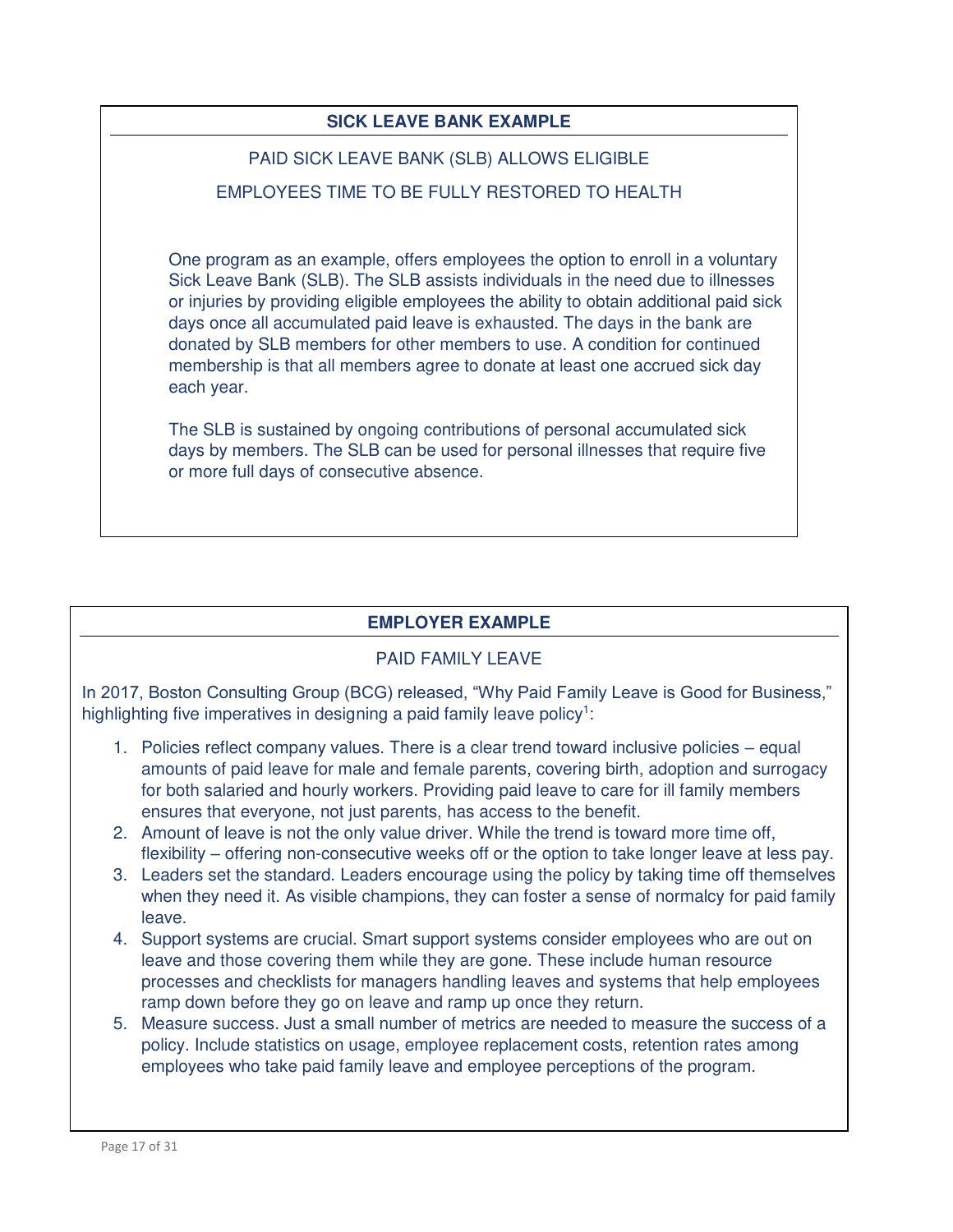

#### **Child Care**:

See handout materials from Paula Koos, CEO Oklahoma Child Care Referral & Resources, provided at this workshop.

#### **Backup or Emergency Care**

Employers can provide short-term support for employees when regular child care falls through, such as when providers are sick or during unexpected school closings. Employers can provide in-home or center-based care for children who are mildly ill or recovering from health problems that keep them from attending school or child care. Backup care can be provided on-site or through relationships with third party providers.

#### **Elder Care**

As with child care assistance employers may offer assistance to those with elder care needs with referrals, including those available through their EAP, a dependent care spending arrangement, subsidies or direct services.

Allowing leave for elder care will become increasingly important as our population ages. Just as parental leave affects more Millennials, elder care tends to be a bigger concern for Generation X families. A study of working couples in the "sandwich generation" found that the strategies they use to accommodate the demands of caretaking take a toll on their mental health, financial stability and job performance.<sup>11</sup> Elder care creates family stress, particularly when there is work-life conflict, making it a health and productivity issue for employees.<sup>3</sup>

Along with reducing stress on employees, paid leave for elder care also provides benefits to seniors who receive care from families, allowing them to stay in their homes longer and return there sooner after an illness or accident.

Elder care is a retention issue for employers, as caretakers without paid leave are more likely to leave the workforce entirely.<sup>2</sup>

#### **Pet Care**

In some workplaces, every day is take your dog to work day. Having canines in the office can increase morale, teamwork and productivity. Pet-friendly (pet positive!) workplaces are growing in popularity throughout the states.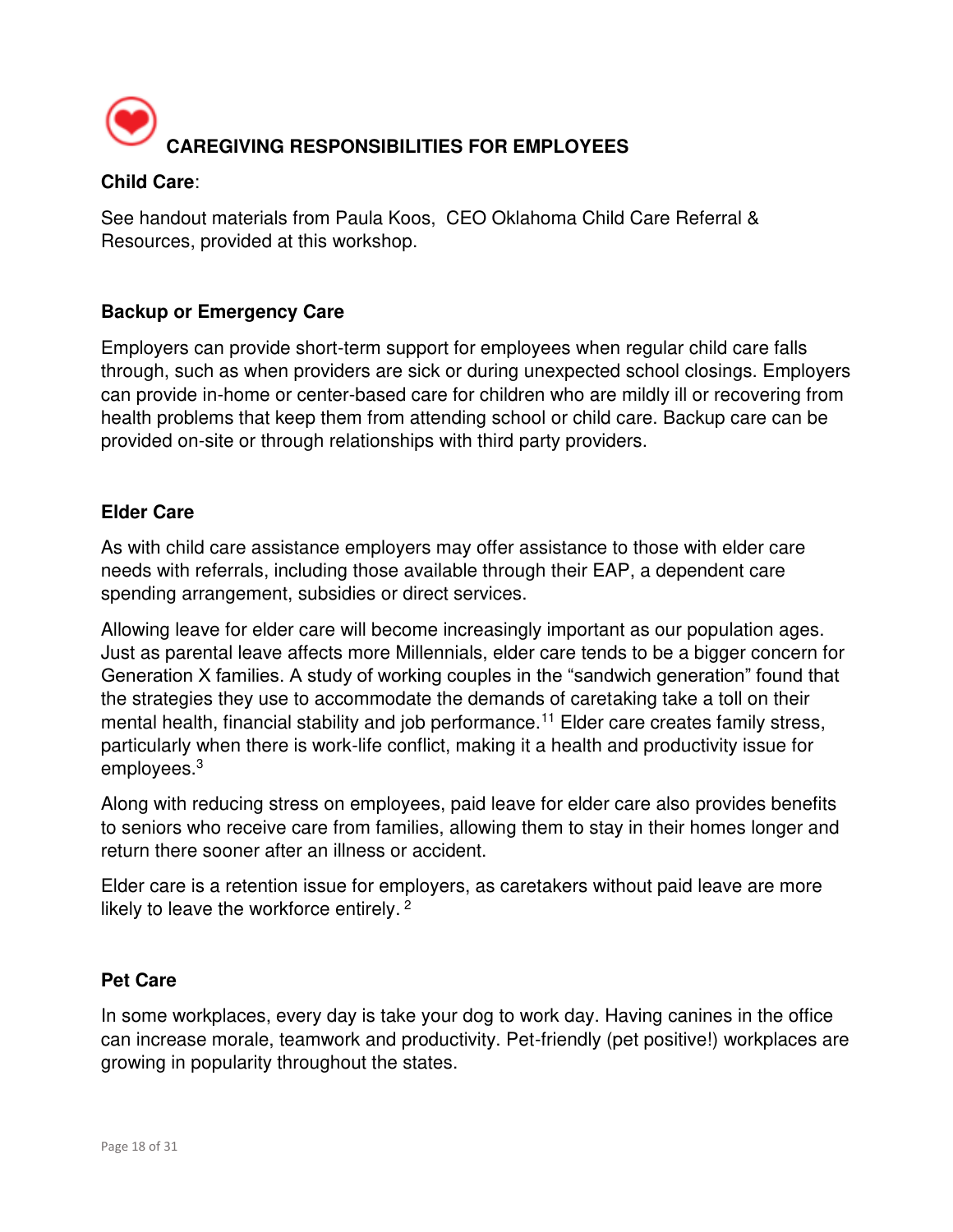Millennials often acknowledge that dogs in the office make a company "a cool place to work." So, given the race to recruit Millennial talent, pet insurance is among the fastestgrowing employee benefits.

According to Nationwide, the largest insurance provider for pet coverage in the United States, about one in three Fortune 500 companies offers employees pet insurance – not only to appeal to animal- loving prospective hires, but also to help retain current petowning employees.

Companies trying to control the cost of pet care benefits have a range of choices, from paying 100 percent of pet premiums to simply passing along a discount on insurance, which can then be deducted from payroll or paid directly by the employee.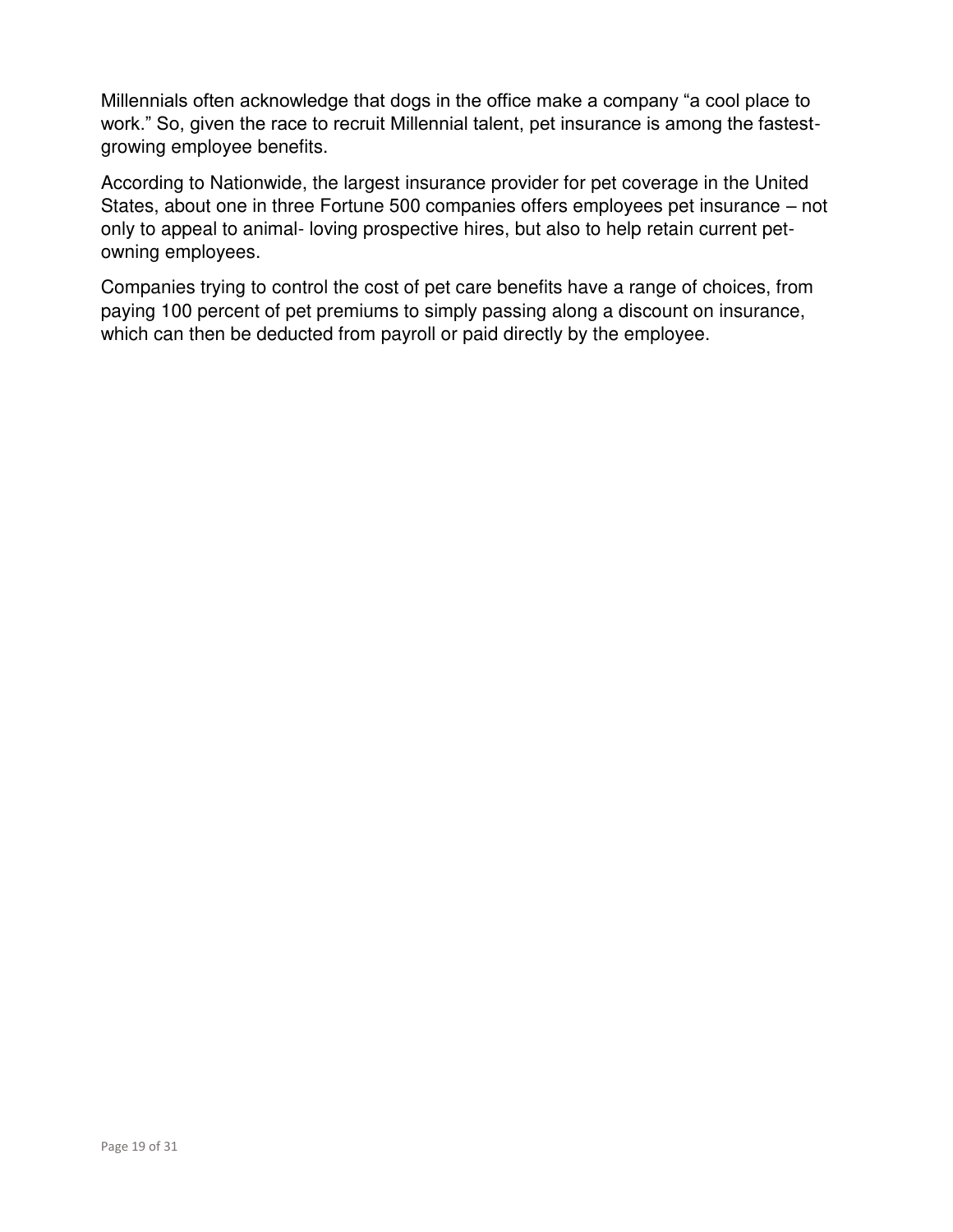#### **EMPLOYER EXAMPLE**

#### JANUS HENDERSON INVESTORS

#### A BACK-UP CHILD CARE PROGRAM

#### TO SUPPORT THE NEEDS OF WORKING PARENTS

Sick kids. School closings. Summer vacation. Competing work and family priorities can be challenging. Fortunately, Janus Henderson Investors enables its 900+ employees to find lastminute child care through a partnership with benefits operator Care.com. Individuals working at Janus Henderson Investors have real-time access to a large network of in-home providers and child care centers:

- During school vacations or when child care is closed.
- When a child is ill and the employee needs to work.
- When the employee has to work late or on weekends.
- When the employee needs care for a child with special needs.
- When a nanny goes on vacation or leaves unexpectedly.
- Any time there is a gap or disruption in regular child care arrangements.

Employees at Janus Henderson Investors have access to two backup child care options based on their preferences and situations. In-center backup child care, for children ages 6 weeks to 12 years, is available Monday – Friday during normal operating hours, which vary by center. Inhome backup care for children from birth to 17 years is available every day, night or day. Employees pay subsidized rate for the care and have access to a combined total of 10 calendar days of backup child care each year.

Comments from Demesha Hill, Community Relations Manager, Janus Henderson Investors:

"The back-up care benefit supports the whole family and supports us to have a more engaged *workforce. It's one of those benefits that you don't hear a lot of buzz about until a person uses it, and it gets them out of a jam."*

When employees see us taking care of them, they work their hardest and do their best to support us. *If we didn't have back*-*up care, at the end of the day, we'd pay for it anyway. The costs creep in one way or another."*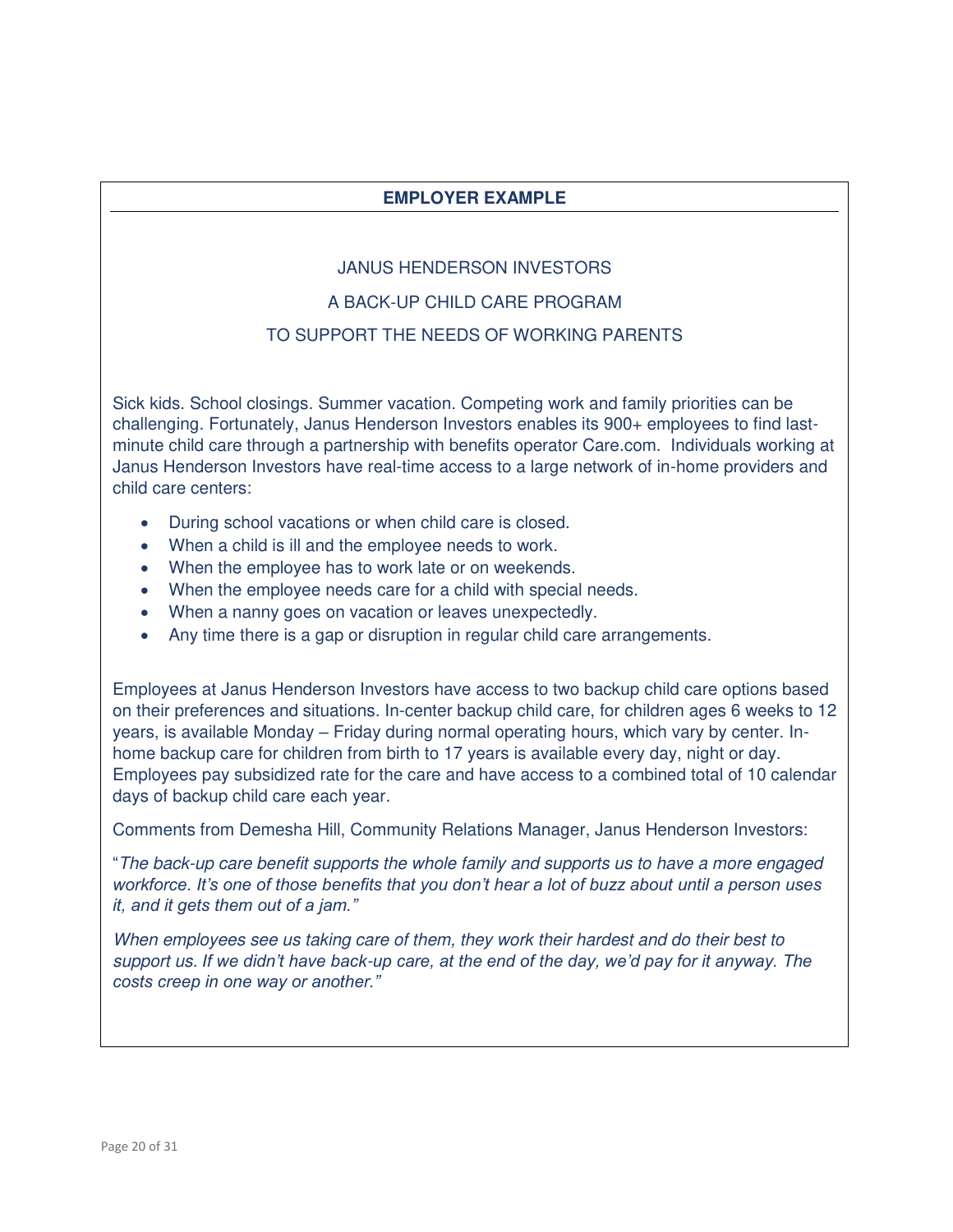

#### **A Culture of Flexibility**

Flexibility can be defined as allowing work to be done outside of the traditional Monday through Friday, 9-to-5 schedule or in different locations. Employer policies that allow flexibility in the time or place work is performed are helpful to employees in managing their work and personal responsibilities.

Flexibility isn't as easy as creating policies. A truly flexible workplace needs both supportive policies and supportive managers. Policies by themselves accomplish little if managers subtly or overtly discourage employees from using flextime, working from home or taking family leave. Employees must know they can succeed at the organization, whether or not they use the flexibility offered. On the other hand, leaving flexibility up to individual managers can result in a culture of inequity that harms employee morale and may ultimately undermine the family-positive environment that is intended.

Flexibility requires a culture of mutual trust and an emphasis on results over face time. Developing this trust between management and employees may be difficult, but experts agree it is essential to a flexible workplace – and perhaps to any successful workplace.

Ideally, managers contribute to the development of policies, understand the business rationale behind them, and receive training or guidance on how to implement them. As with any other organizational goal, opportunities for staff input, managerial commitment, transparency about policies and fairness in implementation result in the establishment or enhancement of a family-positive environment.

#### **Time Flexibility**

Modifying work hours is probably the most widely used family-positive policy in the United States, used by employers of all sizes and industries. Small(er) organizations have been leading the way over the past decade in regards to flexibility. Because they often have less formal cultures, small employers are more likely than large organizations to, for example, allow employees to take time during the day to attend to personal or family needs or let employees set their own break times, and adjust their schedules.

Flexibility isn't only for higher wage jobs. Retailers have successfully implemented flexibility for front-line service jobs. Cross-training, allowing employees to swap part or all of a shift and letting employees take leave in small (one or two hour) increments are strategies that benefit employers as well as employees.<sup>12</sup> Manufacturing companies have adopted flexibility strategies such as compressed work weeks, alternative shift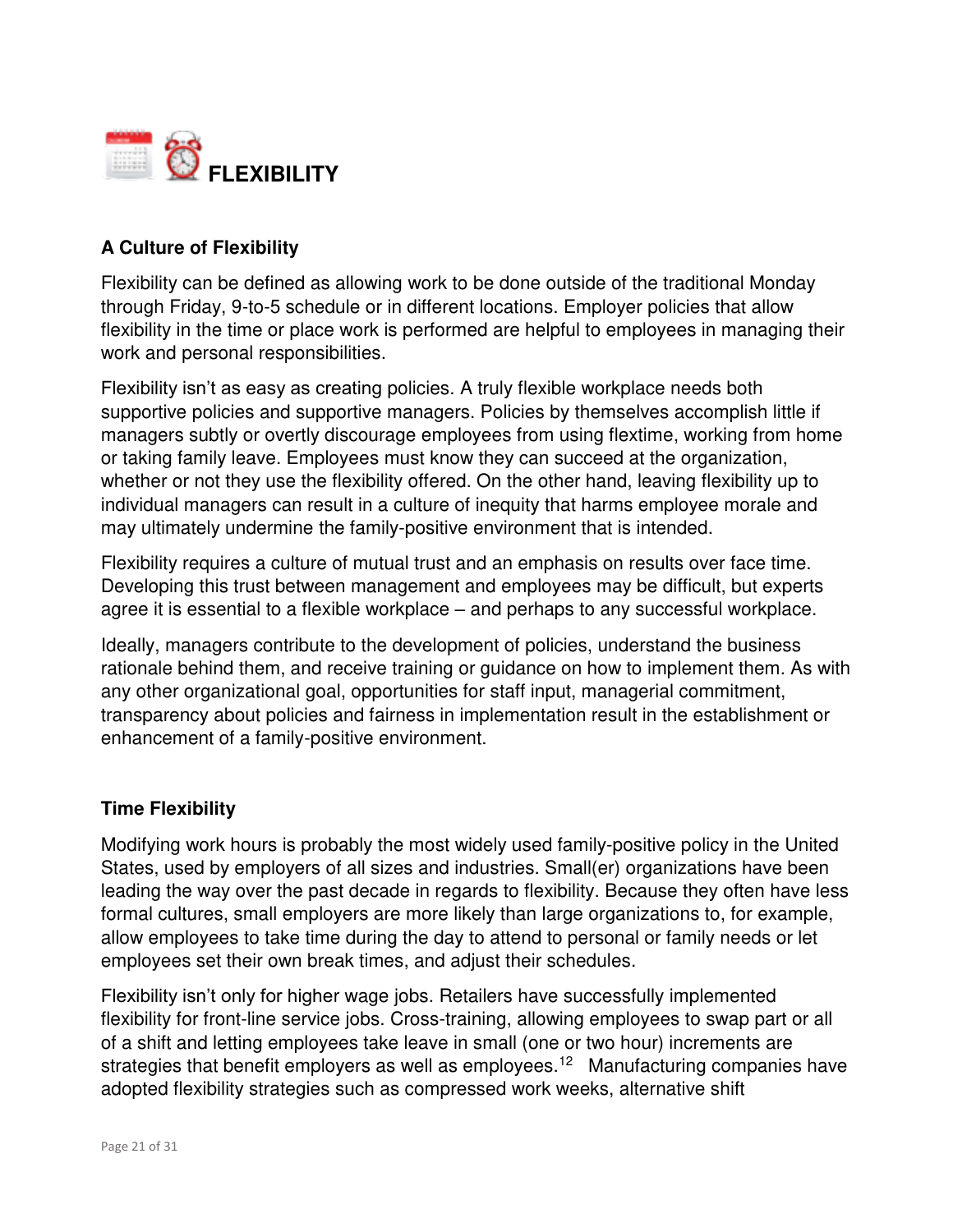arrangements, shift swapping, flexibility in start and stop times, and employee input into break times.<sup>13</sup>

There are a variety of ways that employers offer time flexibility:

- Occasional flexibility: Allowing employees to come in later or leave earlier than usual to tend to occasional personal matters, such as meetings at a child's school. Employees make up the time rather than taking leave.
- Alternate schedule: An employee's regular schedule may start earlier or later than other employees to accommodate personal demands/schedules.
- Core hours: The employer sets core hours when employees must be at work or in the office. Otherwise, employees are allowed flexibility in completing their work day. If core hours are set from 9 a.m. to 3 p.m., employees must work those hours but may start work earlier or finish later.
- Compressed work week: Employees work four 10-hour days in a week or nine 9 hour days in two weeks.
- Part-time work: Offering part-time options allows employers to attract and retain employees who aren't able to work more traditional hours/shifts. The opportunity to reduce hours can be mutually beneficial when employees are preparing to retire or coming back from parental leave.
- Job sharing: Two employees work part-time, sharing a single position, receiving full or pro-rated benefits. This may allow an employer to retain two employees who wish to reduce hours when a part-time position is not feasible. Job-sharing employees also bring two sets of skills and twice the knowledge. They can check each other's work and provide continuity on sick days and during vacations.

#### **Location Flexibility or "Telework"**

Another familiar form of flexibility is telework, the ability to work from home or off-site. Sometimes the term "flexplace" is used, and working from home can be called "telecommuting." Employees might telework regularly or on occasion.

Working at home allows employees to spend less time commuting, so they can enjoy more time with their families. It also reduces commuting costs and stress. Occasional telework can be a good solution when an employee has a minor illness or an appointment near home, allowing them to take less time away from work. It is important to note that working from home should not be considered a substitute for dependent care (children, elders and pets).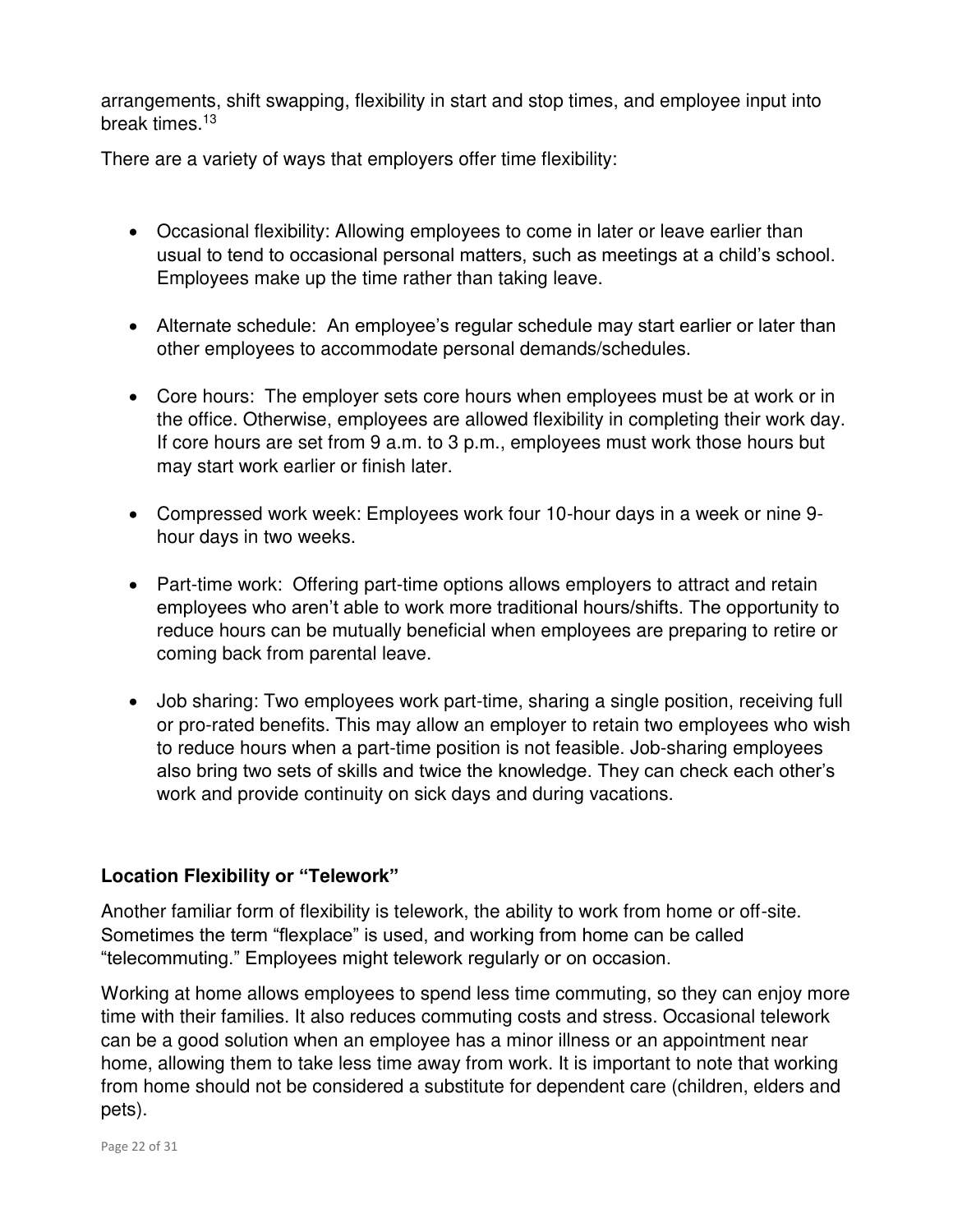Successful employers and teleworkers recommend establishing clear expectations, including an employer telework policy and individual telework agreements that specify work hours and who will pay for equipment, office supplies and internet access. Employers who have successfully implemented telework arrangements often document increases in productivity, reductions in turnover and lower overhead/real estate costs. An additional benefit is having productive employees able to work offsite in cases of bad weather or major traffic disruptions.

#### **Stable, Predictable Schedules**

Many employees, particularly low-wage and part-time workers, have schedules that change, sometimes dramatically, from week to week. Moreover, they sometimes don't know what their schedules will be until a few days in advance. Others work "on-call" and must be available to work with little notice. Sometimes managers change schedules at the last minute. All of these situations create problems for employees and their families:

- Employees who are counting on full-time work struggle to make ends meet when they don't work 40 hours in a week.
- When employees spend money on transportation and child care, they can actually lose money when they are sent home before working a full shift.
- When an employee is expecting full-time work, or expecting a certain schedule, they aren't able to take a second job.
- Students who work part time aren't able to plan their classes (or keep their jobs) without predictable schedules.
- Child care providers may be unwilling to save a place for a child who doesn't attend regularly; so parents with unpredictable schedules may need to find new providers.

Creating a stable schedule with a consistent number of hours and offering as much advance notice as possible of schedule changes reduces emotional and economic stress on employees and their families. Employers who offer stable, predictable schedules save on reduced turnover and associated recruitment and training costs, and see an increase in employee morale and engagement.

#### **Education, Training and Communication**

Experts in family-positive workplace policies and practices emphasize the importance of the manager's role in implementing a flexible workplace. Ideally, managers are involved throughout the process, from identifying issues to generating possible solutions through piloting and implementation. Along the way, managers may need to adopt a new frame of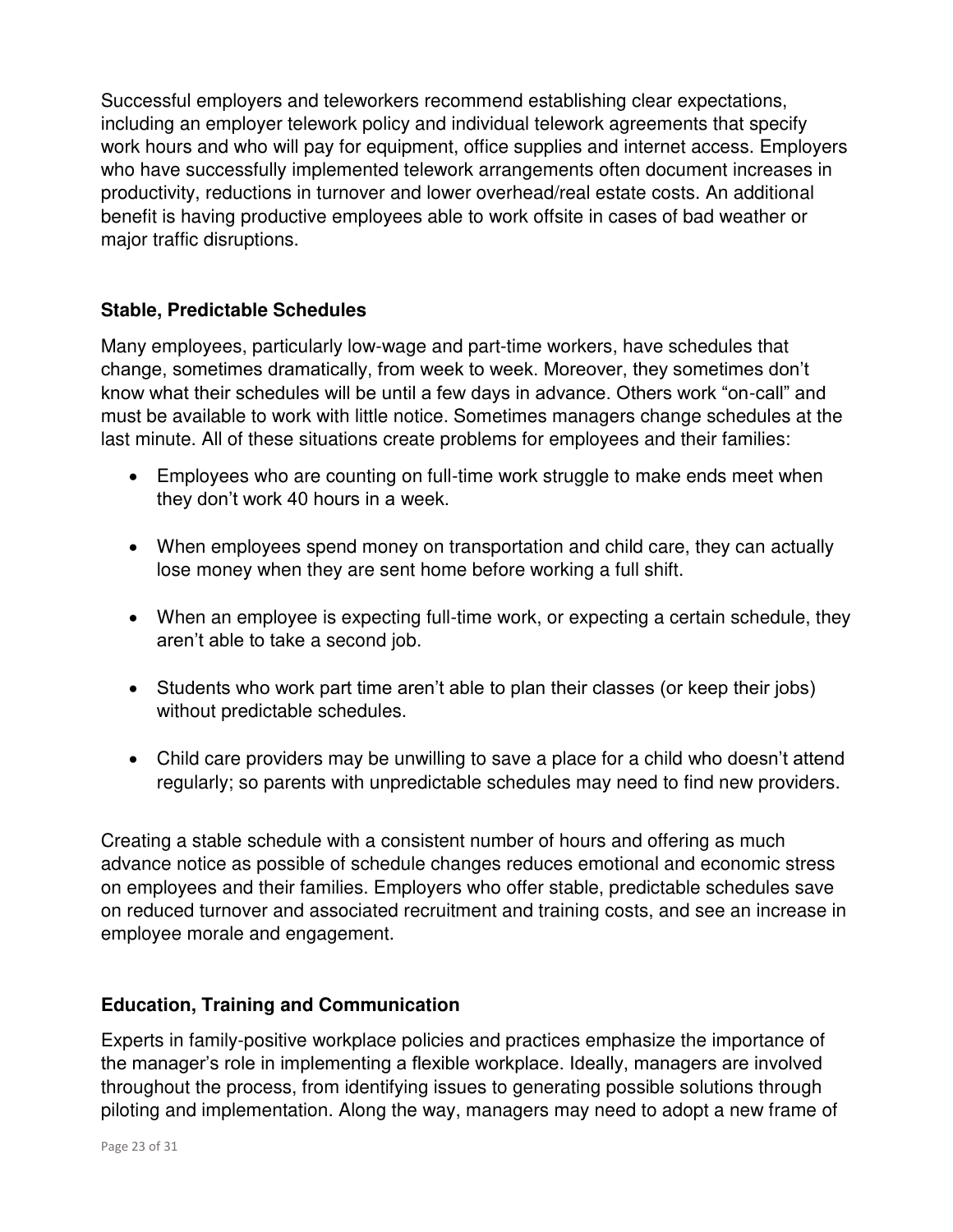mind regarding supervision and employee evaluation. For individuals who are accustomed to evaluating employees based on seeing them working, the transition to evaluation based on results may require some coaching, training and sensitivity.

Similarly, employees who work a compressed work-week or work off-site for part of the week may need help with new issues, such as working out a communication schedule with their teammates and supervisors. Training can build these new skills, answer questions, and inform both managers and employees about performance goals and expectations. Training might be conducted separately for managers and employees at first, and then in teams to arrive at an agreement on what they need from each other to do their best work.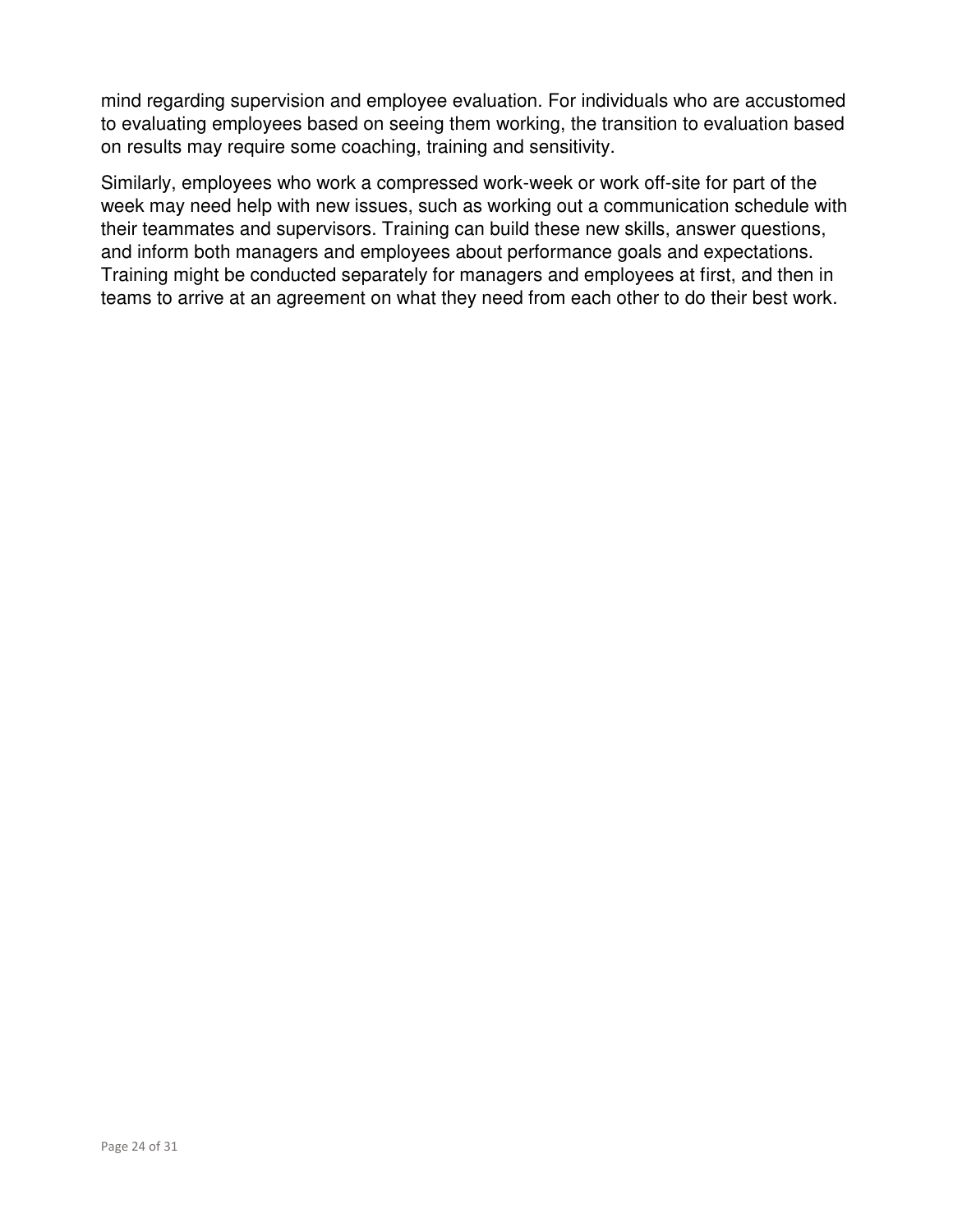#### **EMPLOYER EXAMPLE**

#### KPMG

#### NEW PARENT BENEFITS

International audit, tax and advisory services firm KPMG supports employees who are new parents throughout the various phases of their journey. The firm provides a new parent guide that offers helpful information on firm benefits, a maternity checklist and much more. KPMG offers a comprehensive lactation program that includes a hospital-grade pump as well as consultative phone calls to assist new mothers during prenatal, after birth, and transition back to work. Once back to work, KPMG recognizes the need for privacy for nursing mothers and provides lactation rooms in most of their offices.

To further support new patients, the firm provides New Parent Career Coaching, up to five 1:1 coaching sessions. Coaches help men and women navigate short term adjustments and stress to achieve long term career success.

KPMG hosts parent networks for employees in many local offices. The parent network groups are designed to share experiences and exchange ideas on raising a family as a working parent. KPMG's Parents Who KNOW program connects working parents with other parents who can provide guidance and support on navigating through a variety of challenges new parents face. The program encourages establishing mentoring relationships with more experienced working parents.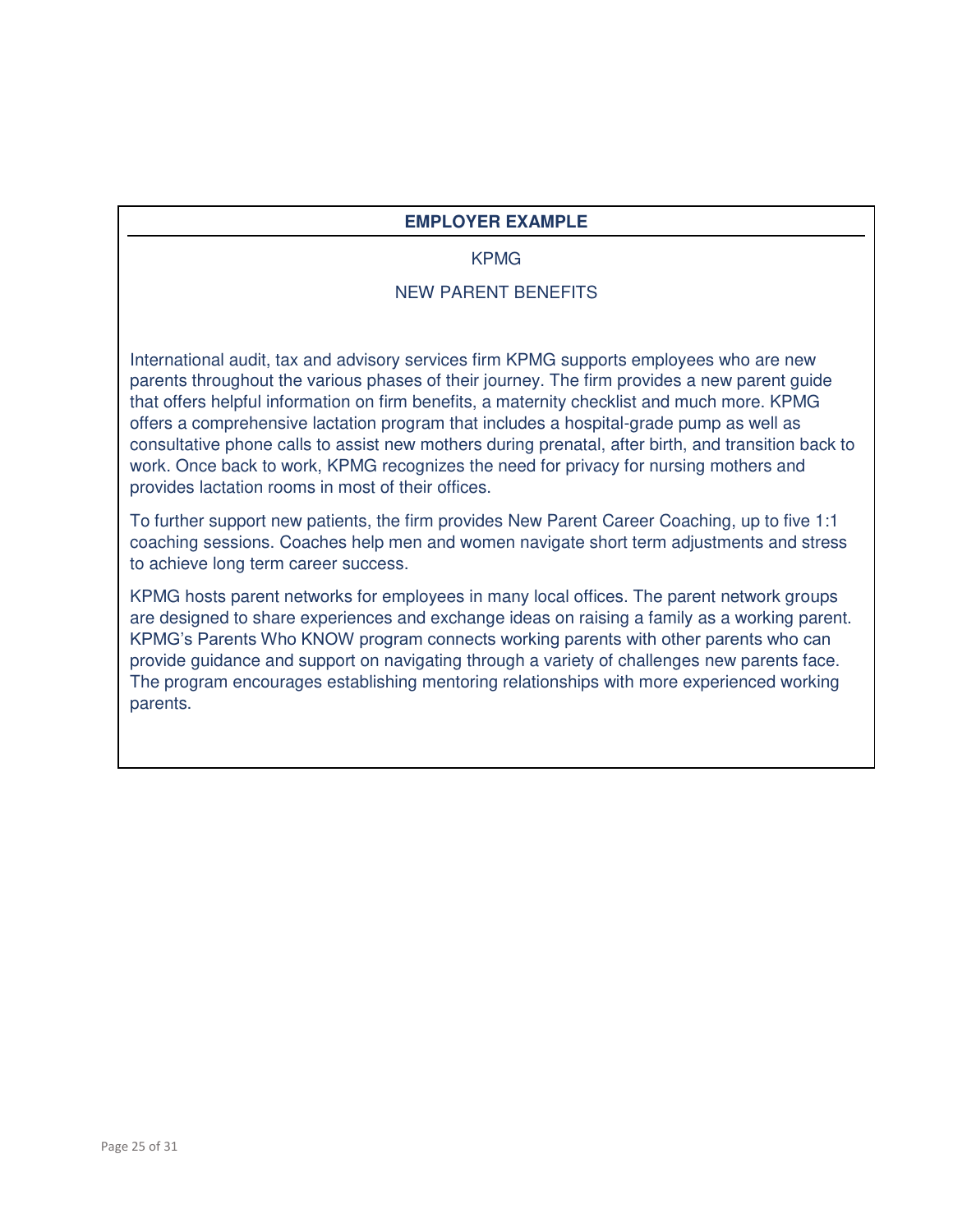

#### **Lactation (Breastfeeding) Support**

A strong employer-supported lactation program can be a win-win. When breastfeeding mothers feel comfortable expressing milk at work, they are more likely to return to work after maternity leave, and often return to work sooner. Breastfeeding has substantial health benefits for mothers, lowering their risk of diabetes, heart disease, breast cancer, depression and ovarian cancer, and helping them recover more quickly from childbirth. <sup>15</sup>

It is important to note that not all mothers are physically able to breastfeed or choose to breastfeed. Above all else, every employee's needs and privacy should be respected.

Breastfed babies are healthier, which means mothers are less stressed and less likely to miss work. Because breastfed babies get sick less often, one-day absences from work are half as common among mothers who breastfeed.<sup>14</sup>

Federal and state law requires employers to accommodate nursing mothers in expressing breast milk at work as often as needed. While federal and state requirements are slightly different, employers must comply with the requirements most protective of employees.

While not part of legal requirements, but as a practical matter, nursing mothers also should have a chair, a door that locks, and electrical outlet, access to a sink and a place to refrigerate breast milk, Workplaces of all sizes and in a variety of sectors (including manufacturing and retail) successfully accommodate nursing mothers.

Other options employers can consider:

- Allowing the nursing mother to take break time to go to the baby.
- Allowing a caregiver to bring the baby to the workplace for feeding.
- Telework, with the understanding that the employee has a caregiver watching the baby between feedings.

#### **Expectant and New Parent Parking**

Designated parking spaces for expecting parents are important for customers as well as employees. This is a matter of safety for expecting parents, especially if there is inclement weather or when the pregnancy causes additional health challenges. Similarly, these parking spaces are useful for new parents. New parents benefit from having more space to unload children and the ability to get in and out more quickly.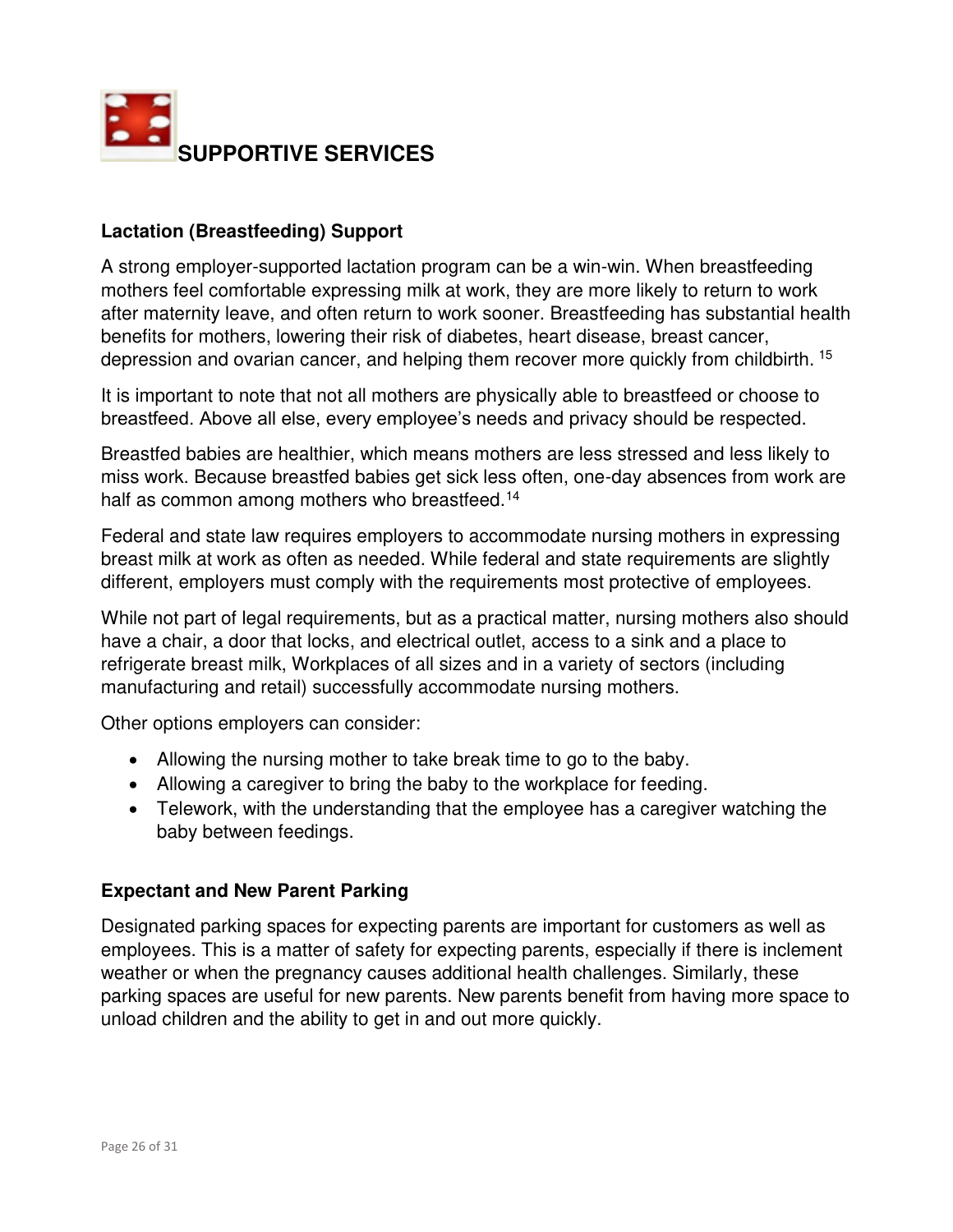#### **Infants-At-Work Policy**

A written "Infants at Work" policy supports parents who want to bring babies into the office or workplace. A clear written policy outlines parent responsibilities and co-worker expectations and generally provides guidance on the age of babies permitted at work. Written policies often clarify with "until the infant reaches the age of 1 or starts to crawl, whichever comes first." Some employers allow a parent to bring a mildly ill child to work with them if there's a quiet room or empty office, so the parent can keep an eye on the child while working.

#### **New Parent Support Groups**

Caregiver support groups are a workplace option that can reduce employee stress. Some employers host lunch and learn workshops with topics such as parenting or stress reduction. Small employers might consider working together to host such groups/workshops.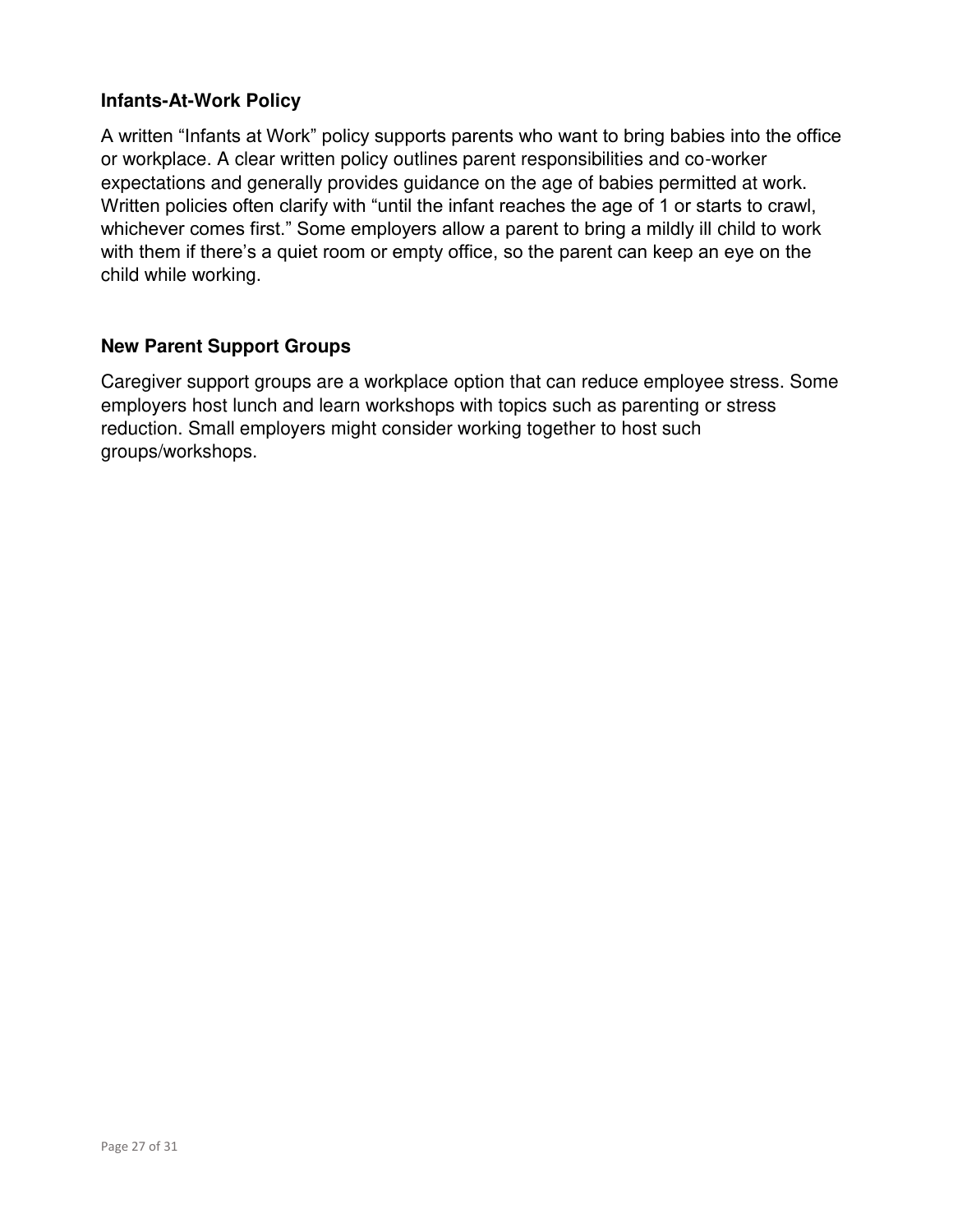# **CAREER DEVELOPMENT OPPORTUNITIES**

Employees at all levels are interested in advancing their careers, whether that means a worker in a retail job asking to be cross-trained so he can pick up more shifts or a manager seeking a mentor to help her move into an executive position. Career development programs are a win-win. Employers benefit by having satisfied employees with increased knowledge who are more engaged and stay at their jobs longer. Employees and their families benefit from increased earnings, greater job security and higher satisfaction.

Components of career development may include:

- On-site or off-site professional development training (e.g., communication, assertiveness, time management, conflict resolution, personnel management, industry specific growth and knowledge opportunities).
- Opportunities for growth and feedback.
- Formal mentoring programs.
- Tuition reimbursement.
- Cross-training for frontline staff.
- Promoting from within.
- Lunch & Learn workshops.
- Paid professional organization memberships.
- Allowing volunteer commitments during the work day.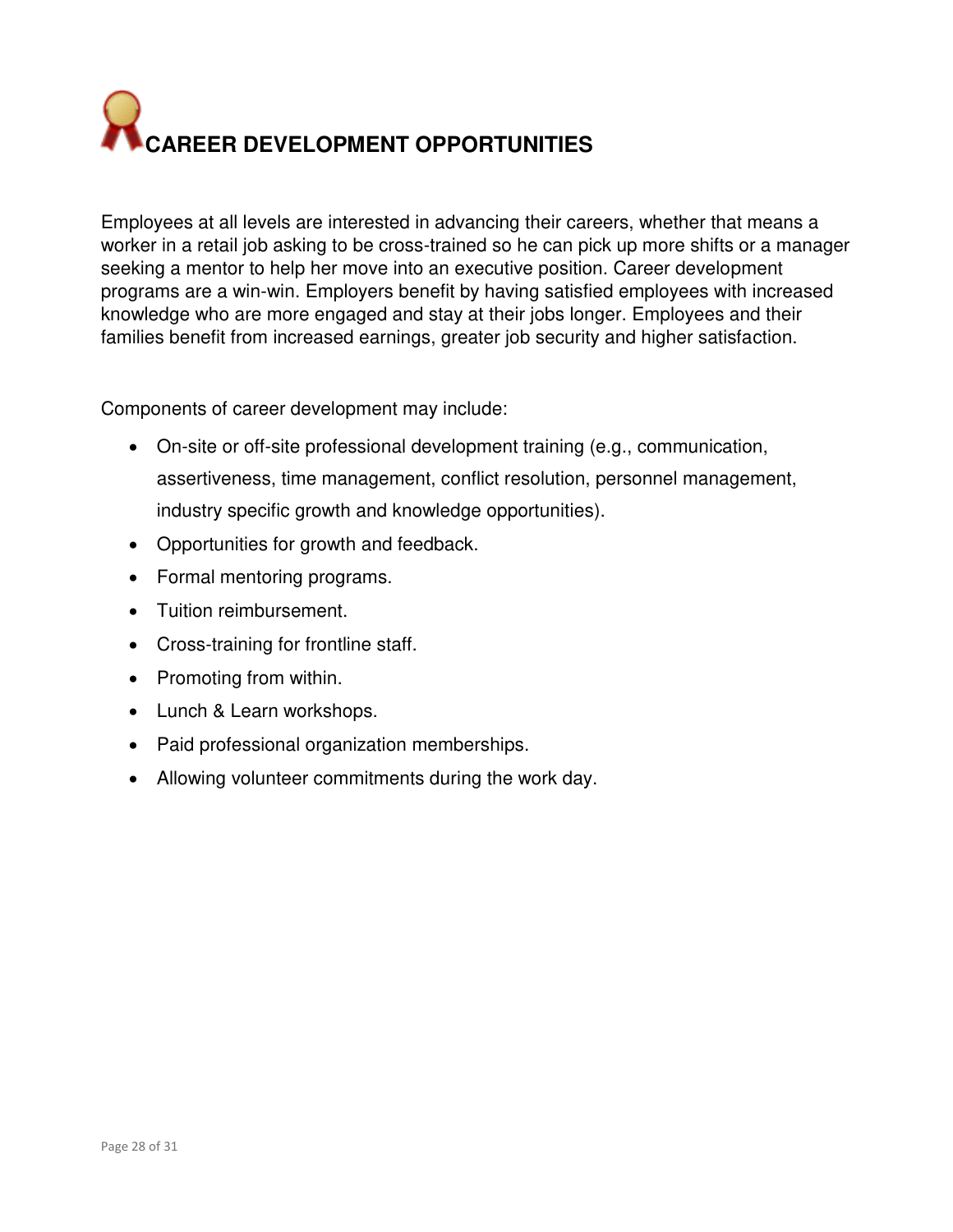# **COMMUNITY INVOLVEMENT STRATEGIES**

Consider supporting community initiatives and organizations that promote the interests of working parents. Family-positive employers often support initiatives in the community and at a public policy level that promote the health of families as part of corporate social responsibility.

Employers that provide paid sick days, predictable schedules or paid family leave might back local ordinances or legislation that require these benefits as a way to support economic development and the wellbeing of children and families in the community.

Employers that give to local schools and their employees directly support the community by sponsoring local teams; offering free or discounted meeting spaces; or providing food, clothing, books or other needed items. Consider donating to charities or offering an employer match for employee contributions to local nonprofit organizations.

Support local projects. Offer your staff paid volunteer hours to help others, gain hands-onexperience and demonstrate that social responsibility is important to your organization, especially as it relates to your employees.

Consider what training you can offer to the community. Offering individuals the opportunity to learn a trade or new skill to gain employment builds good will and trust. Community involvement supports the needs of individuals and promotes your brand as a local ambassador and an organization that cares.

## **WE WISH YOU THE BEST OF LUCK ON YOUR FAMILY-POSITIVE WORKPLACE!**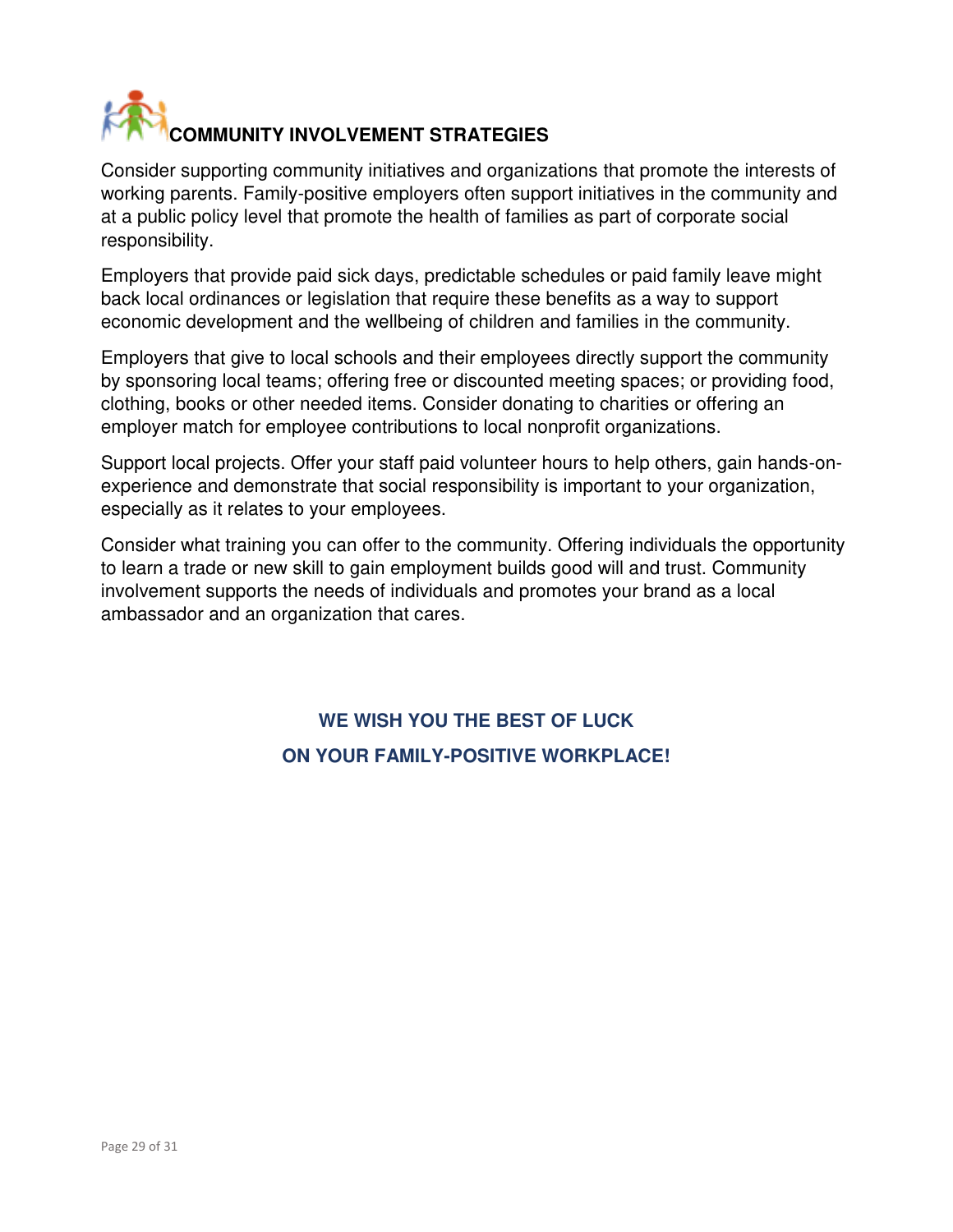#### **ENDNOTES**

- 1. Council for Disability Awareness. (2014). CDA 2014 Long Term Disability Claims Review. Retrieved from [http://www.disabilitycan](http://www.disabilitycan/) happen.org/research/cda ltd claims survey 2014.asp
- 2. U.S. Department of Labor. (2015). The cost of Doing Nothing. Retrieved from <https://www.dol.gov/featured/paidleave/cost-of-doing-nothing-report.pdf>
- 3. Neal, M.B., & Hammer, L. B., with Brockwood, K., Caubet, S., Colton, C., Hammond, T., Huang, E., Isgrigg, J., & Rickard, A. (2001, June). Supporting Employees with Child and Elder Care Needs: A Work-Family Sourcebook for Employers. Portland, OR: Portland State University. Retrieved from [http://www.caregiverslibrary.org/portals/0/Employers Sourcebook.pdf](http://www.caregiverslibrary.org/portals/0/Employers%20Sourcebook.pdf)
- 4. Minnesota Department of Health, Center for Health Equity. (2015, March). White Paper on Paid Leave and Health. Retrieved from <http://www.health.state.mn.us/news/2015paidleave.pdf>
- 5. Leonard, B. Employee Vacations Are Good for Business. (2013, July 30). Society for Human Resource Management. Retrieved from [https://www.shrm.org/resource](https://www.shrm.org/resource-sandtools/hr-topics/employee-relations/pages/urging-employee-vacations.aspx)[sandtools/hr-topics/employee-relations/pages/urging-employee-vacations.aspx](https://www.shrm.org/resource-sandtools/hr-topics/employee-relations/pages/urging-employee-vacations.aspx)
- 6. Devarics, C., & O'Brien, E. (2011, August). Back to School: How Parent Involvement Affects Student Achievement. Center for Public Education. Retrieved from [http://www.centerforp](http://www.centerfor/)ubliceducation.org/Main-Menu/Public-educationParent-Involvement/Parent-Involvement.html
- 7. Minnesota Department of Health, 2015.
- 8. Fortson, B. L., Klevens, J., Merrick, M. T., Gilbert, L. K., & Alexander, S. P. (2016). Preventing Child Abuse and Neglect: A technical Package for Policy, Norm, and Programmatic Activities. Atlanta, GA: National Center for Injury Prevention and Control, Center for Disease Control and Prevention. Retrieved from <https://www.cdc.gov/violenceprevention/pdf/can-prevention-technical-package.pdf>
- 9. Klerman, J. A., Daley, K., & Pozniak, A. (2012, Revised 2014). Family and Medical Leave in 2012: Technical Report. ABT Associates. Retrieved from <https://www.dol.gov/asp/evaluation/fmla/fmla-2012-technical-report.pdf>
- 10. Ernst and Young. (2015). Global Generations. [Detailed findings]. Retrieved from [http://www.ey.com/US/en/About-us/Our-people-and-our-culture/EY-work-life](http://www.ey.com/US/en/About-us/Our-people-and-our-culture/EY-work-life-challenges-across-generations-global-study)[challenges-across-generations-global-study](http://www.ey.com/US/en/About-us/Our-people-and-our-culture/EY-work-life-challenges-across-generations-global-study)